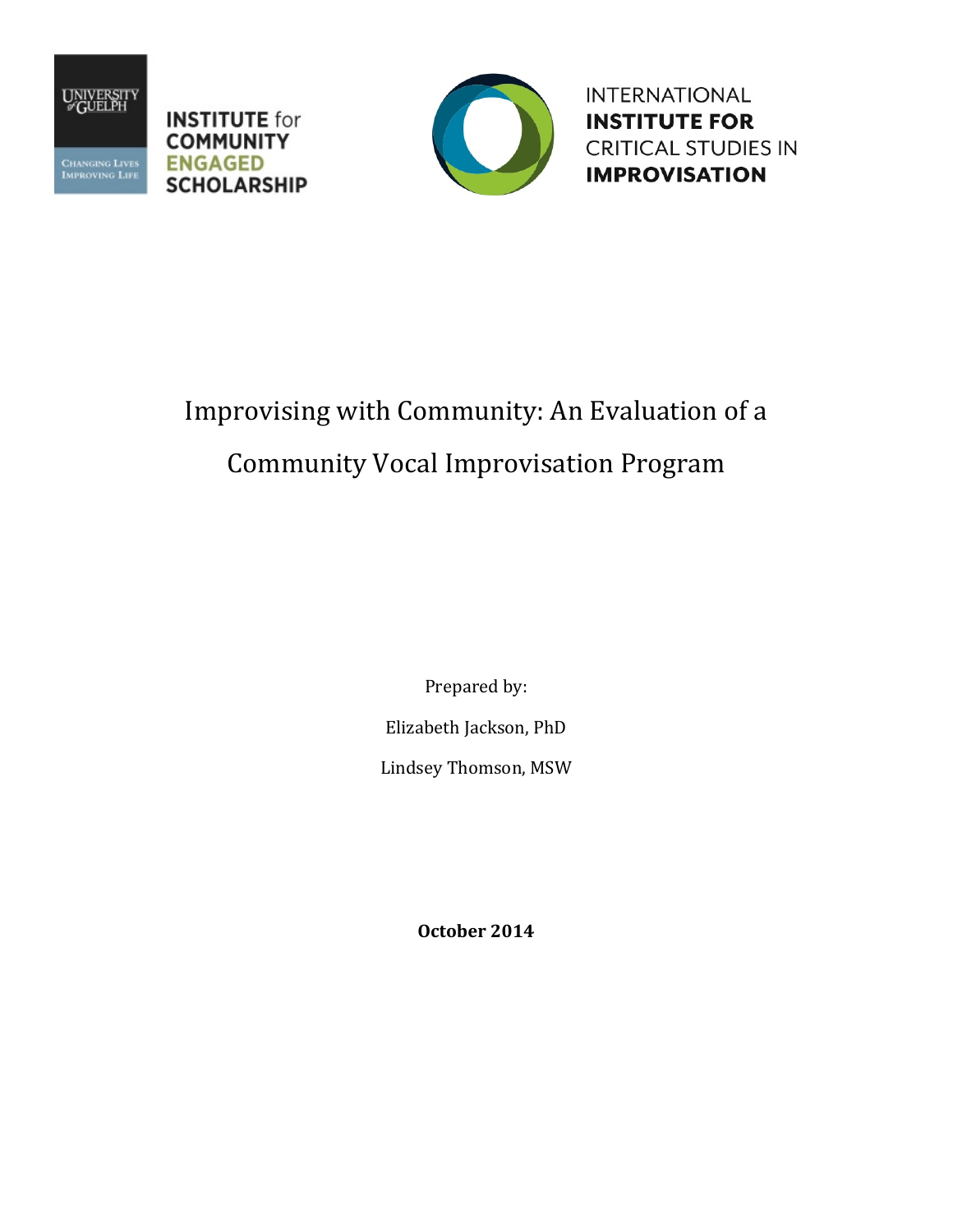# EXECUTIVE SUMMARY

#### **OVERVIEW**

The purpose of the current evaluation project was to assess the community impact of vocal improvisation programming offered by Improvisation, Community, and Social Practice (ICASP)/The Institute for Critical Studies in Improvisation (IICSI). IICSI partnered with the Institute for Community Engaged Scholarship (ICES) to conceptualize and carry out this evaluation.

#### COMMUNITY VOCAL IMPROVISATION PROGRAM

The program was led by IICSI postdoctoral fellow Chris Tonelli and consisted of a series of weekly gatherings held at Silence Guelph from March‐June 2014. The end of the program was marked by a one day Symposium on Voice, Agency, and Improvisation, which included a public performance by program participants and facilitators. The program aimed to provide a safe, exploratory space for interested community members to learn and practice a variety of unconventional vocal improvisation techniques alongside one another while having the opportunity to learn from several renowned vocal improvisation artists. Discussions of histories of vocal improvisation were also included as an important part of the program.

#### **METHODS**

The current evaluation used a mixed methods approach to capture feedback from program participants. A brief online survey comprised of quantitative and qualitative items was created collaboratively between IICSI and ICES was housed on the online platform FluidSurveys. Chris Tonelli emailed participants at the end of the vocal improvisation program, inviting them to complete the survey. Quantitative analyses were completed using report tools in FluidSurveys and staff used general inductive techniques to carry out qualitative analyses (Thomas, 2006).

#### FINDINGS AND CONCLUSIONS

Respondents engaged with a number of program sessions. The evidence suggests that participation positively impacted respondents' felt levels of confidence around musical improvisation and interpersonal connections with others. Respondents indicated a strong desire to be involved in future programming and that they would be likely to recommend the program to others. Qualitative themes indicate that participants expanded their own repertoire in vocal improvisation and even applied these techniques outside of the program. Evidence shows that participants held varying motivations and priorities for learning. Respondents also indicated significant feelings of safety and confidence as tied to an open and experimental atmosphere, which allowed them to push their own boundaries. Facilitators were praised for fostering a sense of openness and safety, providing clear but optional instructions, and employing crucial mediation skills when tensions arose. The program appears to have fostered significant interpersonal connections and created a unique creative and performative outlet for community. Participants highlighted accessible and enjoyable features of the program and also outlined important suggestions for future programming.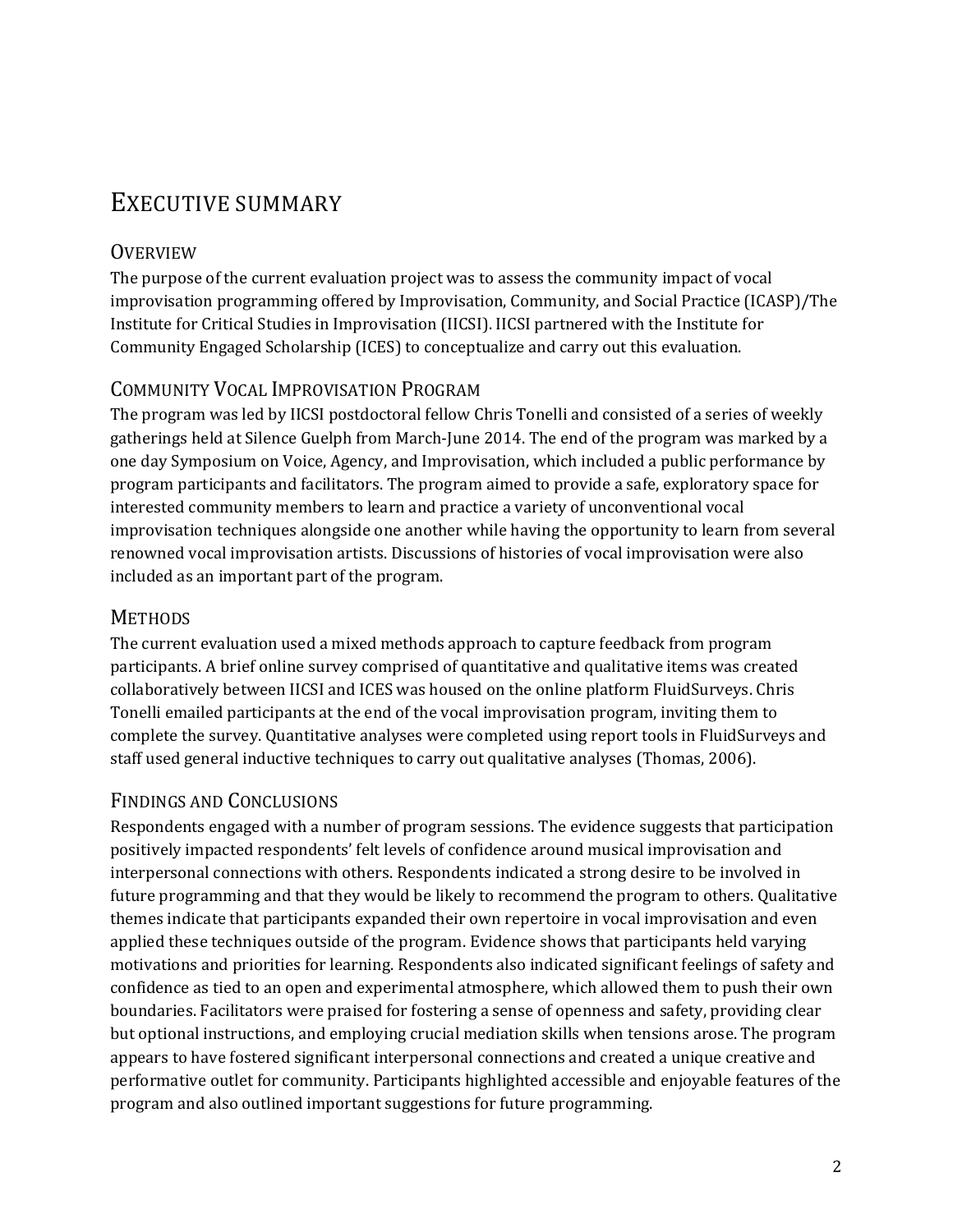Knowledge gained from the current evaluation will be used to inform future community programming offered by IICSI as well as future approaches to evaluation within the institute.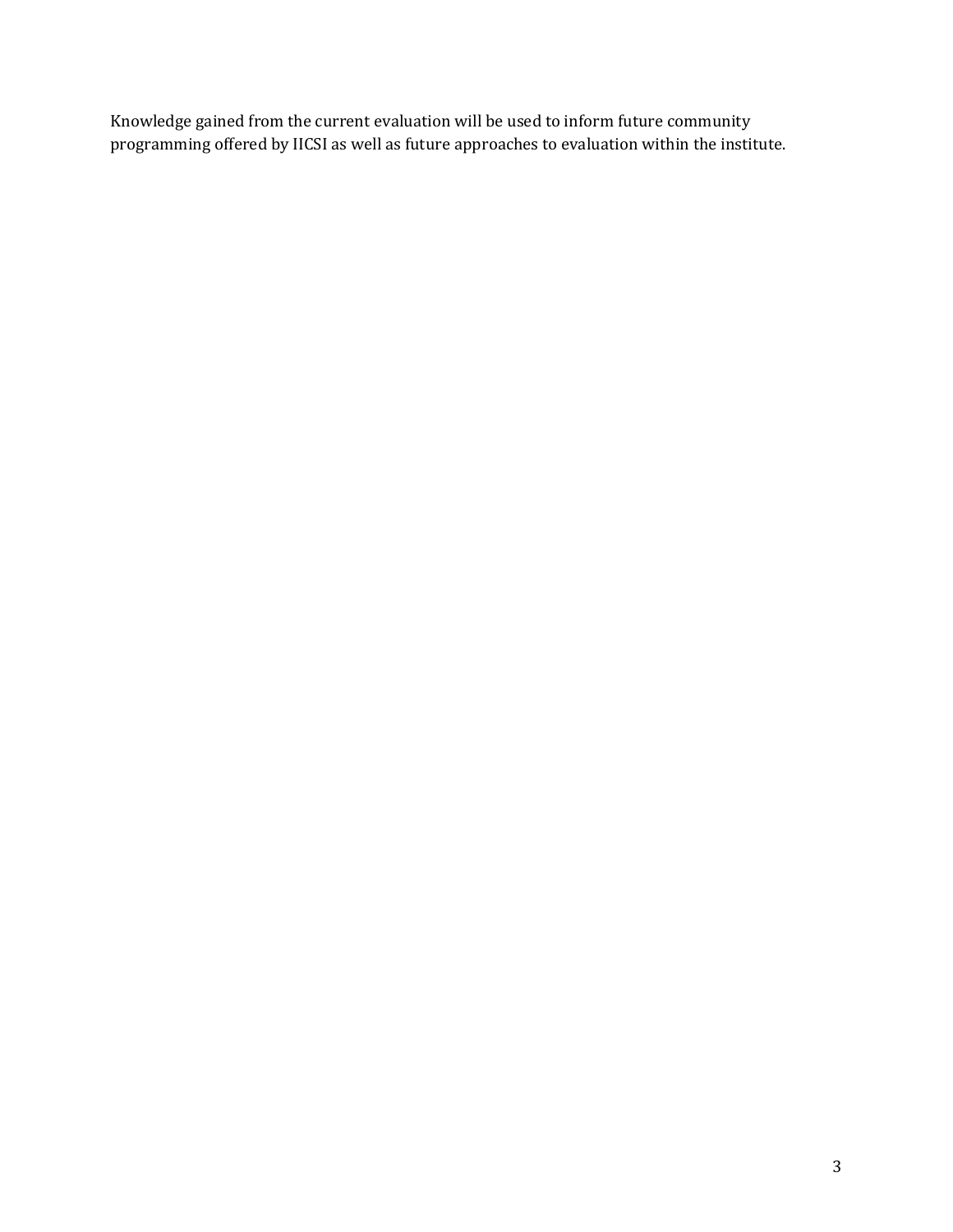# TABLE OF CONTENTS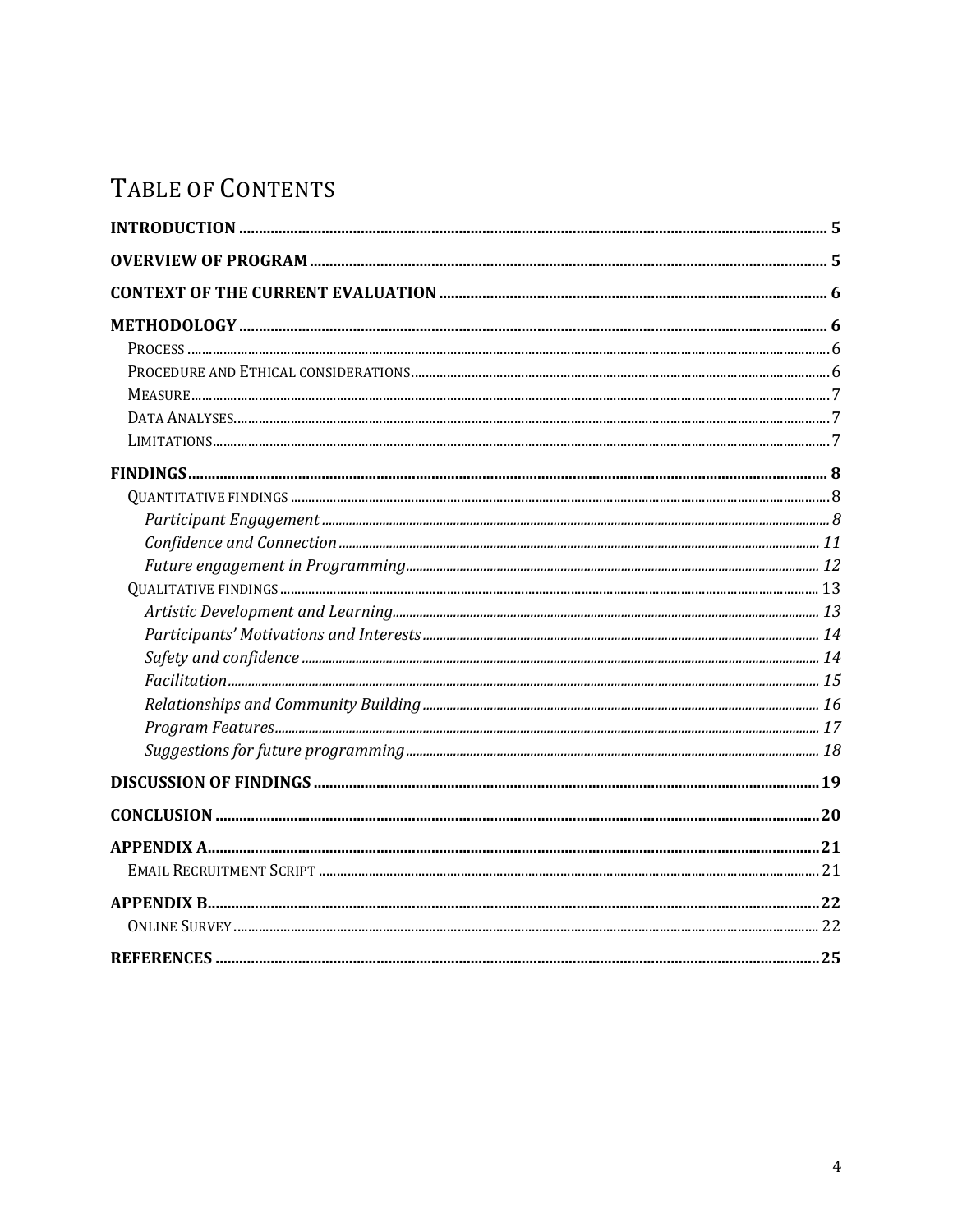# INTRODUCTION

This report presents the findings of a program evaluation of vocal improvisation programming offered in Guelph from March to June 2014. The program consisted of a series of vocal improvisation workshops open to any interested participants, a symposium on vocal improvisation that was also open to the public, and a final public performance by workshop members. The program was developed and implemented by Improvisation, Community, and Social Practice (ICASP) postdoctoral fellow Chris Tonelli. The following partners supported the programming through a range of cash and in‐kind contributions: ICASP; the newly‐formed International Institute for Critical Studies in Improvisation (IICSI); the Institute for Community Engaged Scholarship (ICES); the Guelph Jazz Festival; and CFRU community radio.

# OVERVIEW OF PROGRAM

Tonelli's program consisted of a series of weekly free drop-in improvisation workshops (which he called community voice exploration gatherings) facilitated at first by Tonelli and then by a series of other prominent vocal improvisers. On June 26th, Tonelli and his collaborators held a Symposium on Voice, Agency, and Improvisation, and the day ended with a free public performance by "Five of the world's leading vocal improvisers in collaboration with the Guelph Vocal Exploration Choir" (see attached promotional materials; symposium information: http://www.improvcommunity.ca/voicesymposium).

Dr. Chris Tonelli describes the programming as follows:

The Guelph Vocal Exploration Gatherings was a project that began on March 20, 2014. Weekly meetings were held on Sundays 12‐2pm at Silence Guelph for the purpose of creating a space for the exploration of solo and collective vocal improvisation. The program was open to anyone interested in participating and saw roughly 50 individuals take part in some part of the program. These sessions were led by Dr. Chris Tonelli, who led the group through exercises meant to help participants explore their vocal potential, the introduction a variety of extranormal vocal techniques, and discussions of histories of vocal improvisation and experimentation. Six weeks into the program, we began to bring guest instructors in to lead sessions. These instructors were tasked with coming up with one method for structuring a choral improvisation and working with the group on realizing that structure in a concert that was to take place June 26, 2014 at the Guelph Youth Music Centre. The instructors included Christine Duncan, Paul Dutton, W. Mark Sutherland, Phil Minton, and Maggie Nicols. This concert followed a day long Symposium on Voice Agency and Improvisation that took place at the Macdonald Stewart Art Centre in Guelph and included presentations by Minton, Nicols, Dutton, Duncan, and Sutherland as well as by the ethnomusicologists Kati Szego and Kara Ann Attrep, the composer/vocalist Gabriel Dharmoo, and poet Rob Wallace.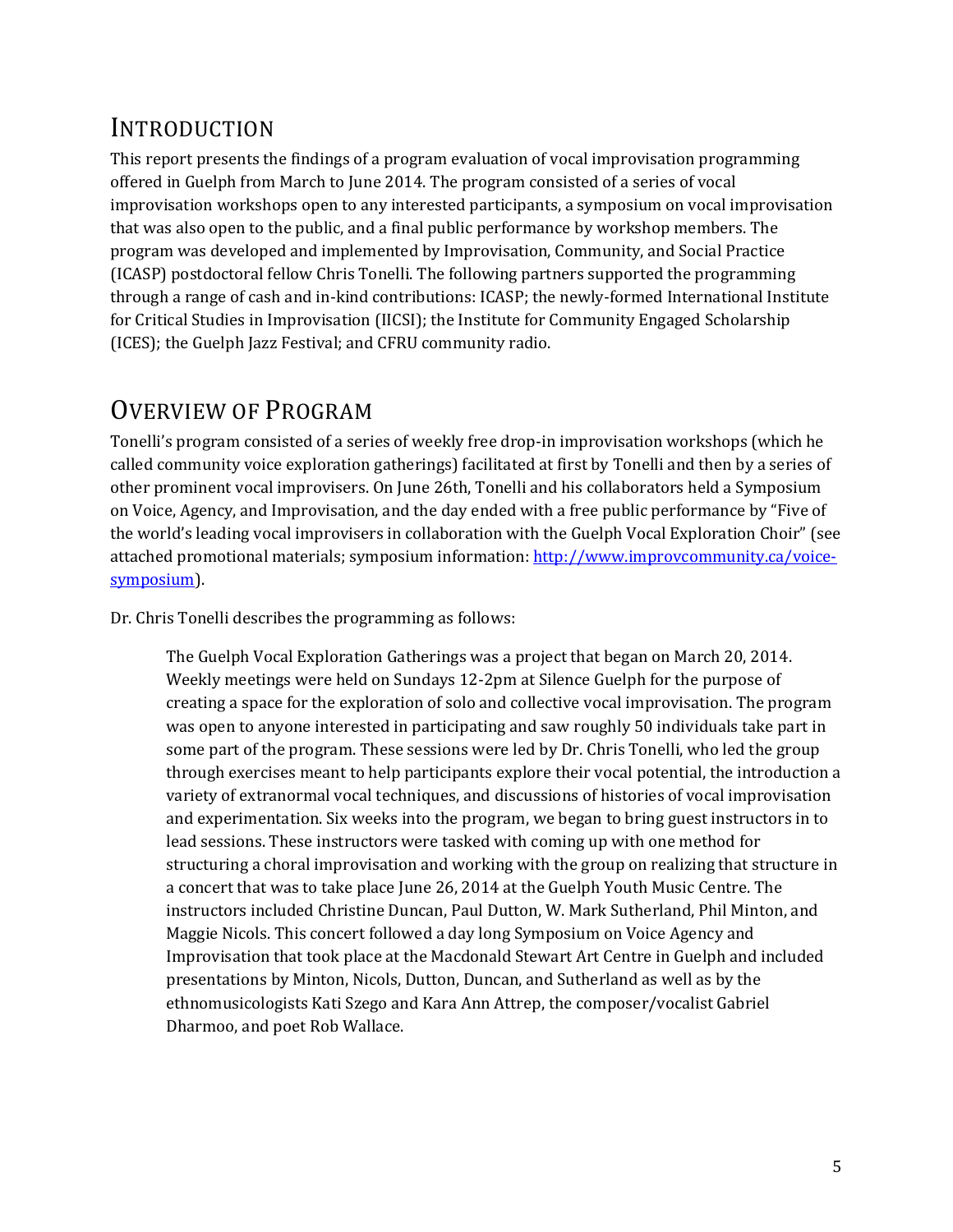# CONTEXT OF THE CURRENT EVALUATION

ICES and IICSI have a history of collaboration and mutual support, and ICES is the evaluation partner on IICSI's partnered research initiative. This evaluation builds from a previous evaluation of an event run by IICSI's predecessor, the Improvisation, Community, and Social Practice project (a SSHRC Multi‐partner collaborative research institute project that ran from 2007‐2014). ICES provided assistance facilitating and reporting upon an evaluation of the Summit on Improvisation, Pedagogy, and Community Impact, held May 23‐25, 2013. Further information about the summit can be found at http://www.improvcommunity.ca/colloquia/pedagogy .

For the current evaluation, ICES is working in its capacity as IICSI's evaluation partner, collaborating on a pilot evaluation of a community‐based program which will, in turn, inform the development of a broader, full‐institute evaluation framework that will use a developmental model to evaluate IICSI's programs, impacts, and research processes and relationships. This evaluation delves further into the experiences of participants in a series of improvisation workshops and a capstone performance, and will inform future programming, publicity, and partnership creation activities.

# METHODOLOGY

### **PROCESS**

The current evaluation was conducted collaboratively between ICES staff member Lindsey Thomson, ICES/IICSI staff member Elizabeth Jackson, and IICSI postdoctoral fellow and vocal gatherings organizer/facilitator Christopher Tonelli. The three of us worked together to determine an appropriate overall methodology for this evaluation.

The process began with an initial meeting between ICES and IICSI/ICES staff members to discuss roles, possible scoping for the evaluation and associated activities, previous evaluation collaborations between the two institutes, as well as the larger context of the evaluation within ICES and IICSI. Next, a meeting was held between ICES and ICES/IICSI staff members and the IICSI post doc who organized and was a main facilitator of the community vocal gatherings and associated improvisation programming. Discussions during this meeting focused on summarizing the intended goals of the vocal improvisation programming, possible scoping and appropriate methodology for the evaluation, and goals for the current evaluation including desired knowledge to be gained. Further discussions around methodology following the initial meeting led the evaluators and IICSI's post doc to decide that a mixed methods (quantitative and qualitative) online survey would best suit the purposes of the evaluation, interests of program participants, and goals of the vocal improvisation programming. Staff members drafted the initial version of the survey and critical input from IICSI's post doc was incorporated into subsequent drafts and the final version of the survey.

### PROCEDURE AND ETHICAL CONSIDERATIONS

Staff members input the finalized mixed methods survey into an online platform (FluidSurveys). The vocal improvisation program organizer invited participants to take part in the survey via email.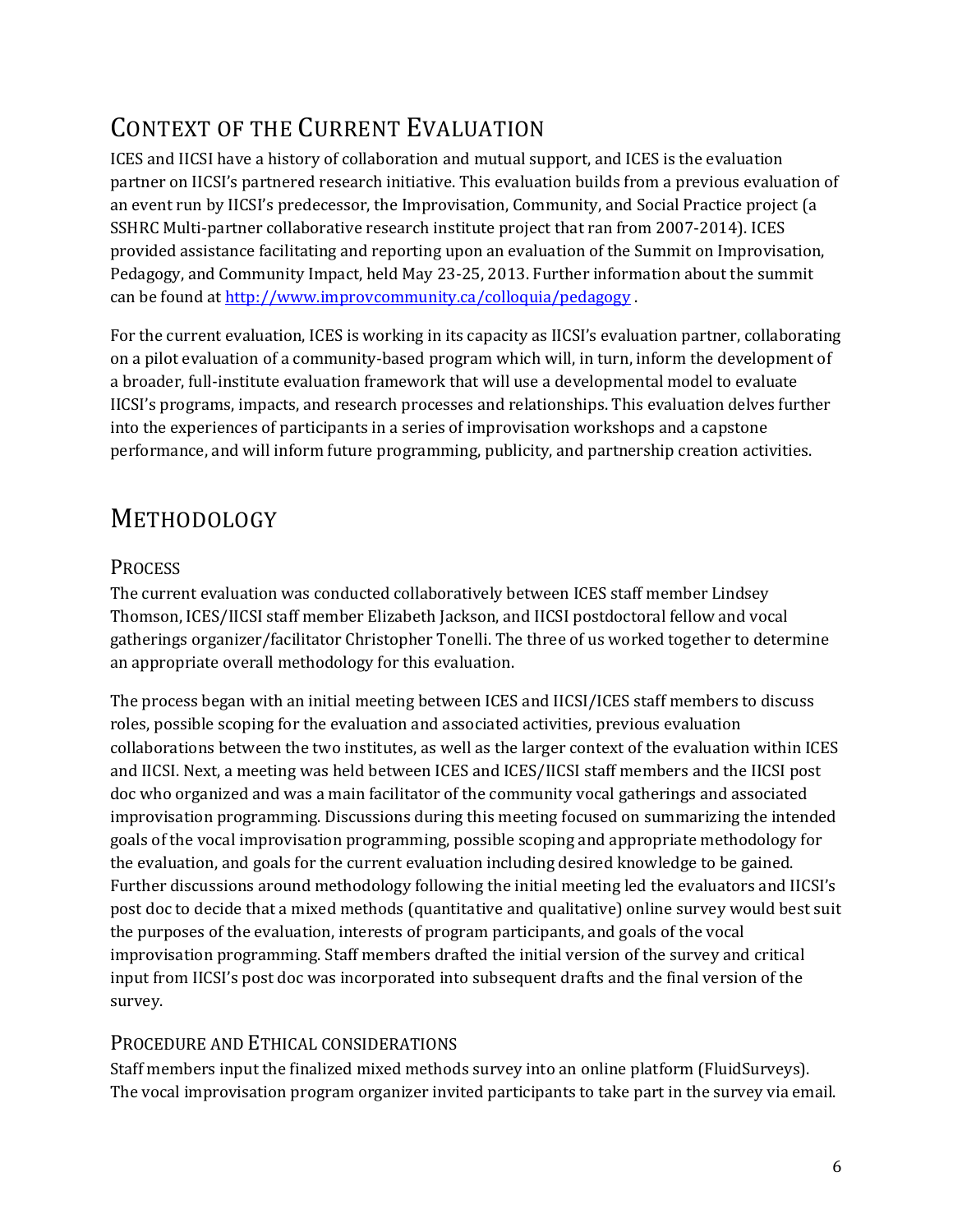Participation in the survey was voluntary and informed consent was obtained via the email message (please see Appendix A for text from the email script). Contact information for the ICES evaluator was provided so potential participants could contact the evaluator with questions as needed. Participants were also invited to leave blank any questions they preferred not to answer and were informed that their participation or non-participation in the survey would not in any way affect their current or future involvement in ICASP/IICSI community improvisation programming. Participants also had the option of providing an email address where a summary and copy of the final evaluation report could be sent.

The first email inviting participants to take part in the survey was sent out by Christopher Tonelli immediately following the Symposium on Voice, Agency, and Improvisation on June 26, 2014. Two reminder invitations were sent out in the three weeks following the symposium and data collection was closed on July 14, 2014. Participants submitted a total of 8 surveys by mid-July, meaning that eight out of a total of 30 program participants opted to complete the survey (a response rate of 27%).

Data was stored in the password protected online FluidSurveys platform and on password protected computers and was accessed only by those researchers directly involved in the evaluation.

### **MEASURE**

A mixed methods measure was developed by the evaluators to gather insight into the experiences of vocal improvisation program participants. Fifteen items investigated both the processes and outcomes of programming for participants and were evenly divided between quantitative and qualitative response options. Three mixed response items also provided participants with the option of responding quantitatively and/or qualitatively. It was estimated that it would take participants about 10‐15 minutes to complete the survey. Please see Appendix B for a copy of the online survey.

# DATA ANALYSES

Quantitative data was analyzed and summarized in graphical form using FluidSurveys' reports/output tool. Qualitative data was analyzed by ICES/IICSI staff members using a general inductive approach (Thomas, 2006) in which qualitative responses were read several times and a coding framework was developed and refined throughout the coding process. Data was coded and recoded as the framework evolved and was ultimately refined into seven overarching themes.

### LIMITATIONS

Although the current evaluation did strive to collect rich, meaningful data in the least intrusive way possible, there are some limitations to the current methodology that should be noted.

First, we opted for a one-time collection of data at the end of the vocal improvisation programming. Although we believe we succeeded in collecting data without intruding on general program and artistic processes, it is possible that deeper insight into participants' experiences and any changes that occurred overtime would have been better captured by methodology involving multiple points of data collection. Nevertheless, the use of an online survey may also provide insight as to how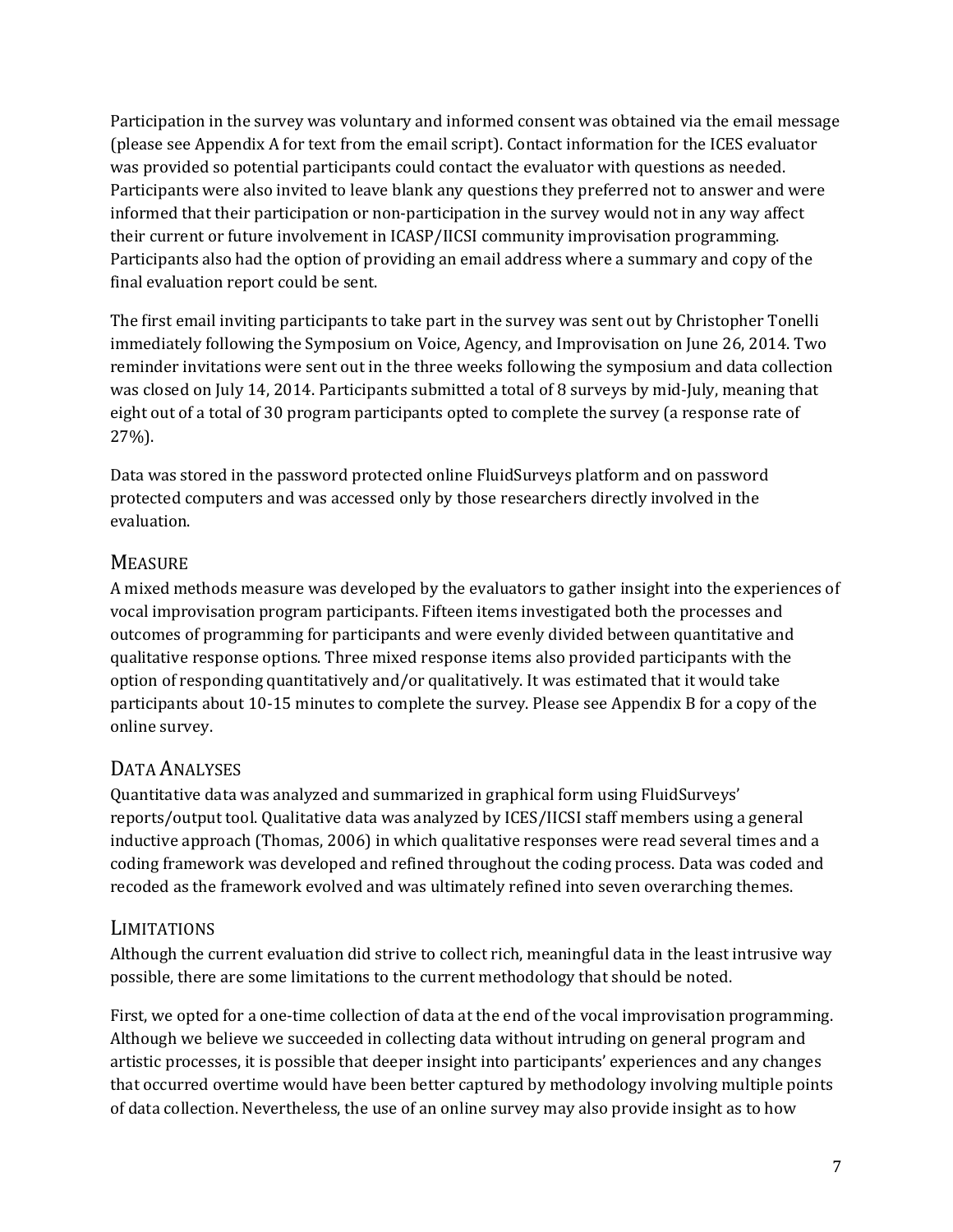advantageous an evaluation method online surveys may be for this particular program and similar community programming offered at IICSI in the future.

Next, although we collected data using a mixed‐methods measure, another limitation of the current evaluation is still that we used only one measure (the online survey) and one data source (program participants). We originally intended to include a qualitative interview with the vocal improvisation program organizer but time and resources for analysis were factors in our decision to limit this evaluation to the participant survey.

Volunteer bias must also be noted as a limitation as we do not have a sense of how the data set may be skewed as the experiences and views of those who opted to participate in the survey may differ significantly from those who opted not to participate. Further, although the responses received provide rich insight, particularly on the qualitative side, the small sample size (8 participants) provides a window into a limited subset of participants' experiences within the program.

# FINDINGS

# QUANTITATIVE FINDINGS

Quantitative items included in the online survey provide an overall picture of how participants came to be involved in the program, their levels of engagement in various activities, and initial higher level insights into their felt levels of confidence and connection to one another, which were to be enriched by accompanying qualitative items (described in the following section of this report).

### *PARTICIPANT ENGAGEMENT*

### **How did you first learn of the vocal gatherings and/or workshops? (Please check all that apply)**

| Response                              | Chart | Percentage             | Count          |
|---------------------------------------|-------|------------------------|----------------|
| A. Through the ICASP/IICSI<br>website |       | 0.0%                   | $\mathbf 0$    |
| <b>B.</b> Newspaper                   |       | 0.0%                   | 0              |
| C. Poster                             |       | 28.6%                  | $\overline{2}$ |
| D. Mailing list (email)               |       | 0.0%                   | $\pmb{0}$      |
| E. Word of mouth                      |       | 28.6%                  | $\overline{2}$ |
| F. Other                              |       | 57.1%                  | 4              |
|                                       |       | <b>Total Responses</b> | 7              |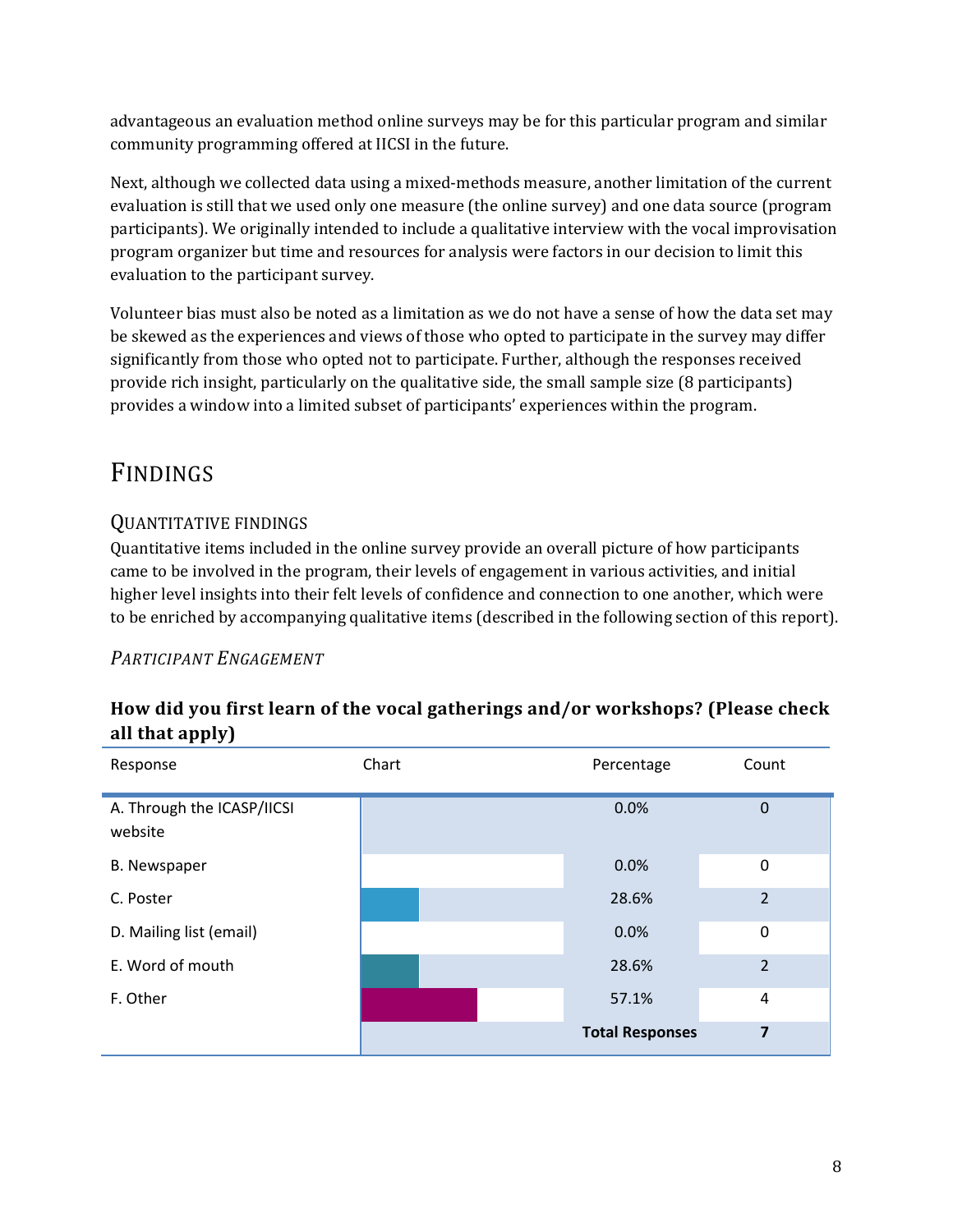The vocal improvisation programming was advertised through a number of means including the ICASP/IICSI website, a local newspaper, a poster that was distributed throughout the university and community, through mailing lists, and also learned of through general word‐of‐mouth. Findings show that a significant number of participants learned of the programming through word‐of‐mouth, for example through a friend or program instructors they came into contact with through related programming or other community initiatives. The poster was also an effective means to attract participants to the sessions. Although information regarding the gatherings was posted on the ICASP/IICSI website, no participants named this as a place where they learned of the vocal improvisation programming.

| Response  | Chart | Percentage             | Count          |
|-----------|-------|------------------------|----------------|
| $A. 1-2$  |       | 25.0%                  | $\overline{2}$ |
| $B. 3-4$  |       | 50.0%                  | 4              |
| $C. 5-7$  |       | 12.5%                  | 1              |
| $D. 8-10$ |       | 12.5%                  | 1              |
| E. None   |       | 0.0%                   | $\mathbf 0$    |
|           |       | <b>Total Responses</b> | 8              |

#### **How many vocal gatherings with Christopher Tonelli did you attend, if any?**

The majority of participants attended at least 3‐4 of the 10 vocal gathering sessions with Chris Tonelli, with only 2 people attending only 1‐2 sessions. This indicates that the majority of participants returned to participate in additional sessions following their first experience with the vocal improvisation programming.

#### **Which of the following workshops did you attend, if any?**

| Response                                          | Chart | Percentage | Count          |
|---------------------------------------------------|-------|------------|----------------|
| Sessions with Chris Tonelli<br>(March 30 - May 4) |       | 25.0%      | $\overline{2}$ |
| Christine Duncan (May 18)                         |       | 50.0%      | 4              |
| Susanna Hood & Christopher<br>Tonelli (June 1)    |       | 37.5%      | 3              |
| Paul Dutton (June 15)                             |       | 12.5%      | 1              |
| W. Mark Sutherland (June 22)                      |       | 25.0%      | $\overline{2}$ |
| Phil Minton & Maggie Nicols<br>(June 24)          |       | 62.5%      | 5              |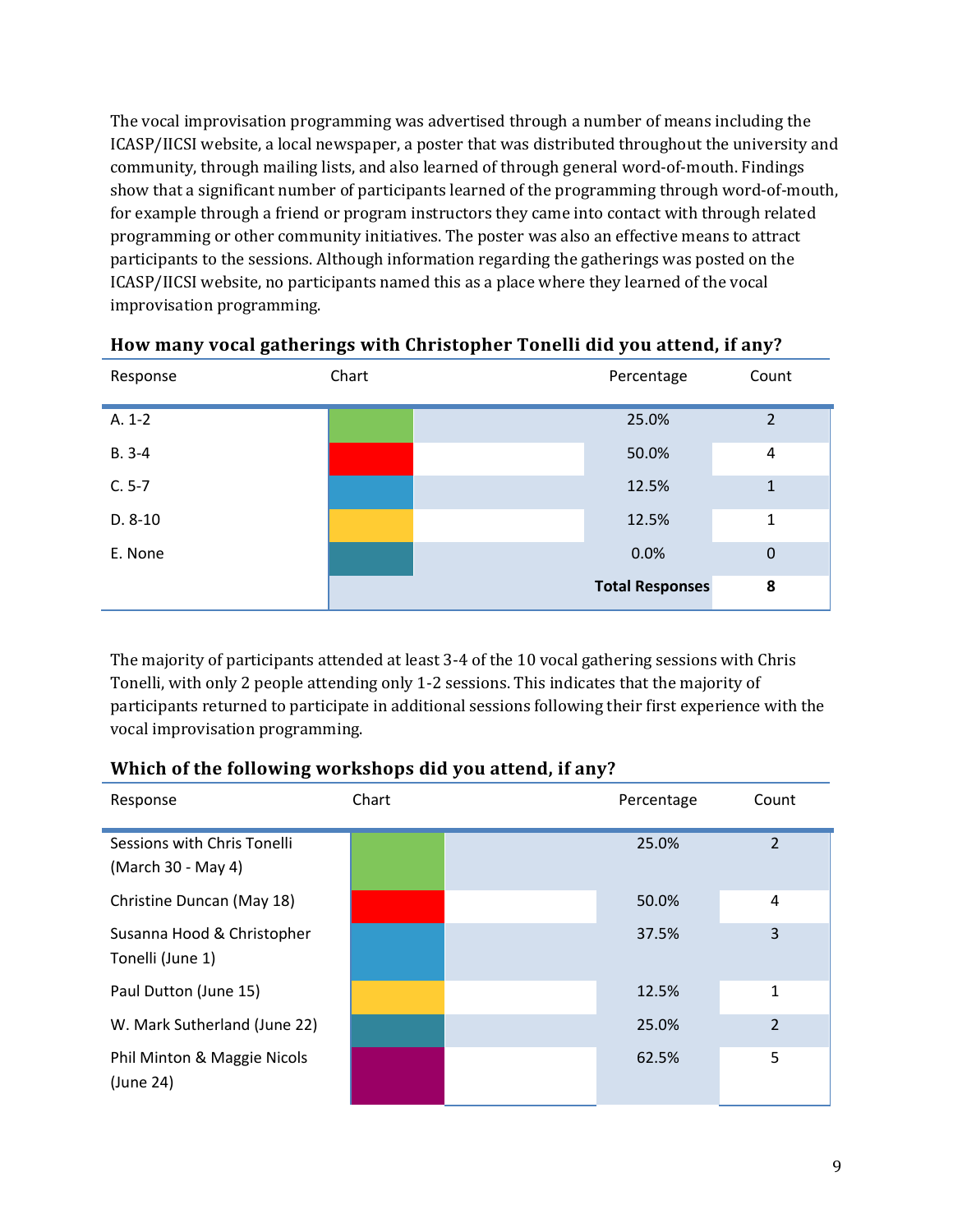| None | 0.0%                   |  |
|------|------------------------|--|
|      | <b>Total Responses</b> |  |

Findings indicate that participants took advantage of the variety of workshops offered and likely attended more than one workshop led by different facilitators. Workshops led by two facilitators were particularly popular along with Christine Duncan's workshop. It is also probable that the strong local and international reputations of these facilitators drew in participants. Furthermore, it is possible that the final workshop was perceived as somewhat of a rehearsal before the final performance at the conclusion of the symposium and was well attended as a result.

# **Which of the following sessions did you attend at the Symposium on Voice, Agency, and Improvisation at the MacDonald Stewart Art Gallery, if any?**

| Response                                                      | Chart | Percentage             | Count          |
|---------------------------------------------------------------|-------|------------------------|----------------|
| Morning paper panel                                           |       | 28.6%                  | $\overline{2}$ |
| Public interview with Phil Minton and<br><b>Maggie Nicols</b> |       | 28.6%                  | 2              |
| Afternoon artists' panel                                      |       | 42.9%                  | 3              |
| Open vocal workshop                                           |       | 57.1%                  | 4              |
| None                                                          |       | 42.9%                  | 3              |
|                                                               |       | <b>Total Responses</b> | 7              |

About half of participants attended sessions at the Symposium on Voice, Agency, and Improvisation. Attendance was fairly evenly spread across symposium sessions, with the afternoon artists' panel and open vocal workshop being slightly more popular.

| Did you participate as a performer in the final performance? |       |            |  |  |
|--------------------------------------------------------------|-------|------------|--|--|
| Resnonse                                                     | Chart | Percentage |  |  |

| Response | Chart | Percentage             | Count |
|----------|-------|------------------------|-------|
| Yes      |       | 75.0%                  | 6     |
| No       |       | 25.0%                  | 2     |
|          |       | <b>Total Responses</b> | 8     |

The majority of participants took part in the final vocal improvisation performance, which comprised the finale of the symposium and a capstone event for this section of ICASP/IICSI's broader community programming. Tonelli plans to run similar programming in 2014/2015 in the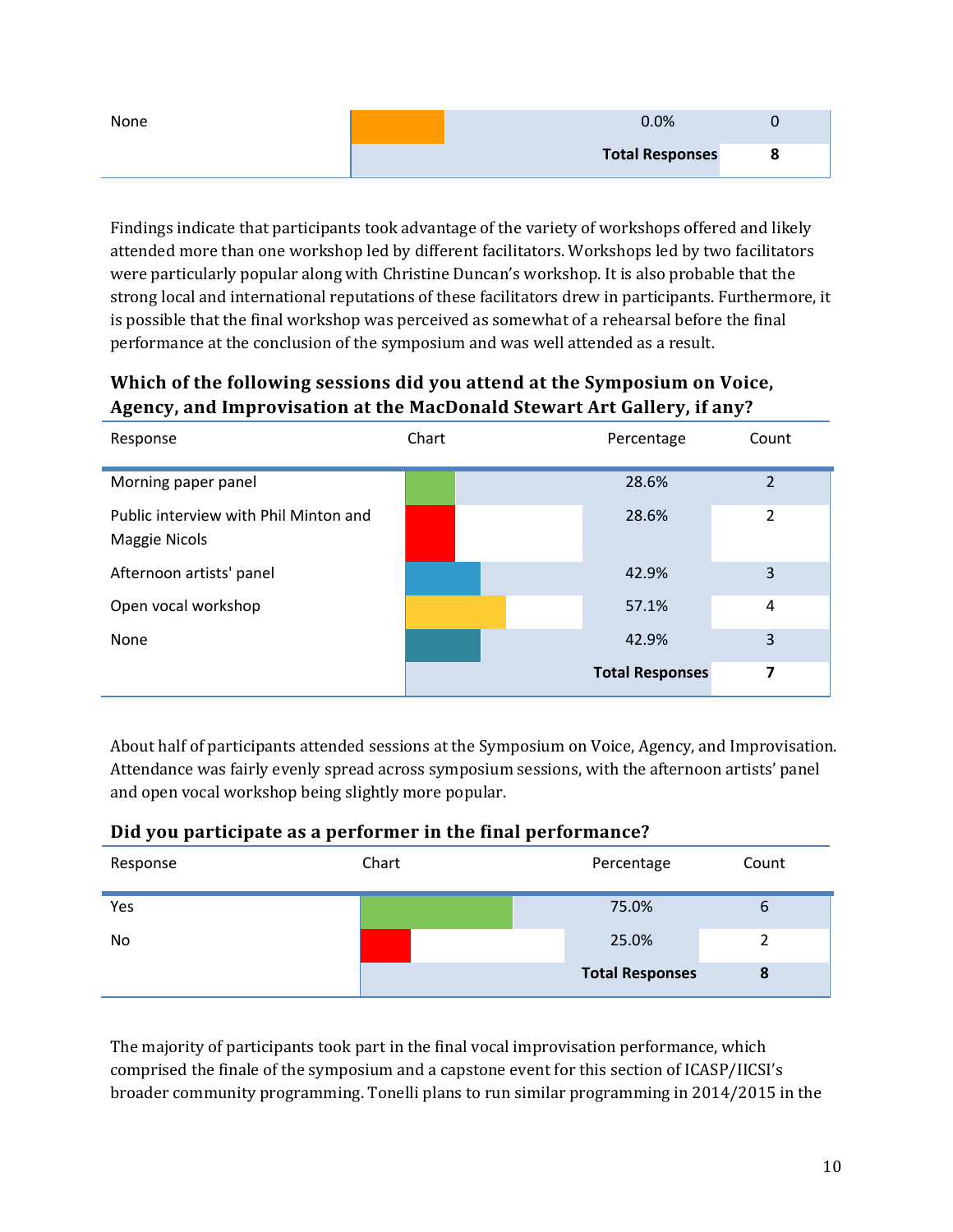community around Memorial University, Newfoundland. The final performance showcased the vocal improvisation skills and techniques that participants' explored in the gatherings and workshops, and provided an opportunity for members of the public to witness – many for the first time – unconventional vocal musical collaboration.

#### *CONFIDENCE AND CONNECTION*

### **To what extent did your participation in the program positively impact your feelings of confidence around musical improvisation?**

| Response           | Chart | Percentage             | Count       |
|--------------------|-------|------------------------|-------------|
| A. Not at all      |       | 0.0%                   | $\mathbf 0$ |
| <b>B.</b> A little |       | 12.5%                  | 1           |
| C. Somewhat        |       | 0.0%                   | $\mathbf 0$ |
| D. A great deal.   |       | 87.5%                  | 7           |
|                    |       | <b>Total Responses</b> | 8           |

Participants indicated that their involvement in programming significantly impacted their felt levels of confidence around musical improvisation, with the vast majority of participants saying the programming positively impacted their confidence 'a great deal'. Only one participant indicated that programming impacted their levels of confidence 'a little'.

# **To what extent did your participation in the program positively impact your connection/relationship(s) with other program participant(s)?**

| Response           | Chart | Percentage             | Count          |
|--------------------|-------|------------------------|----------------|
| A. Not at all      |       | 0.0%                   | 0              |
| <b>B.</b> A little |       | 12.5%                  | 1              |
| C. Somewhat        |       | 50.0%                  | $\overline{4}$ |
| D. A great deal    |       | 37.5%                  | 3              |
|                    |       | <b>Total Responses</b> | 8              |

The majority of participants felt that their participation in the program positively impacted their connections/relationships with other participants. Half of participants felt that the program 'somewhat' positively impacted their connections/relationships with others while just above one third felt their connections/relationships were impacted 'a great deal' by their participation. Only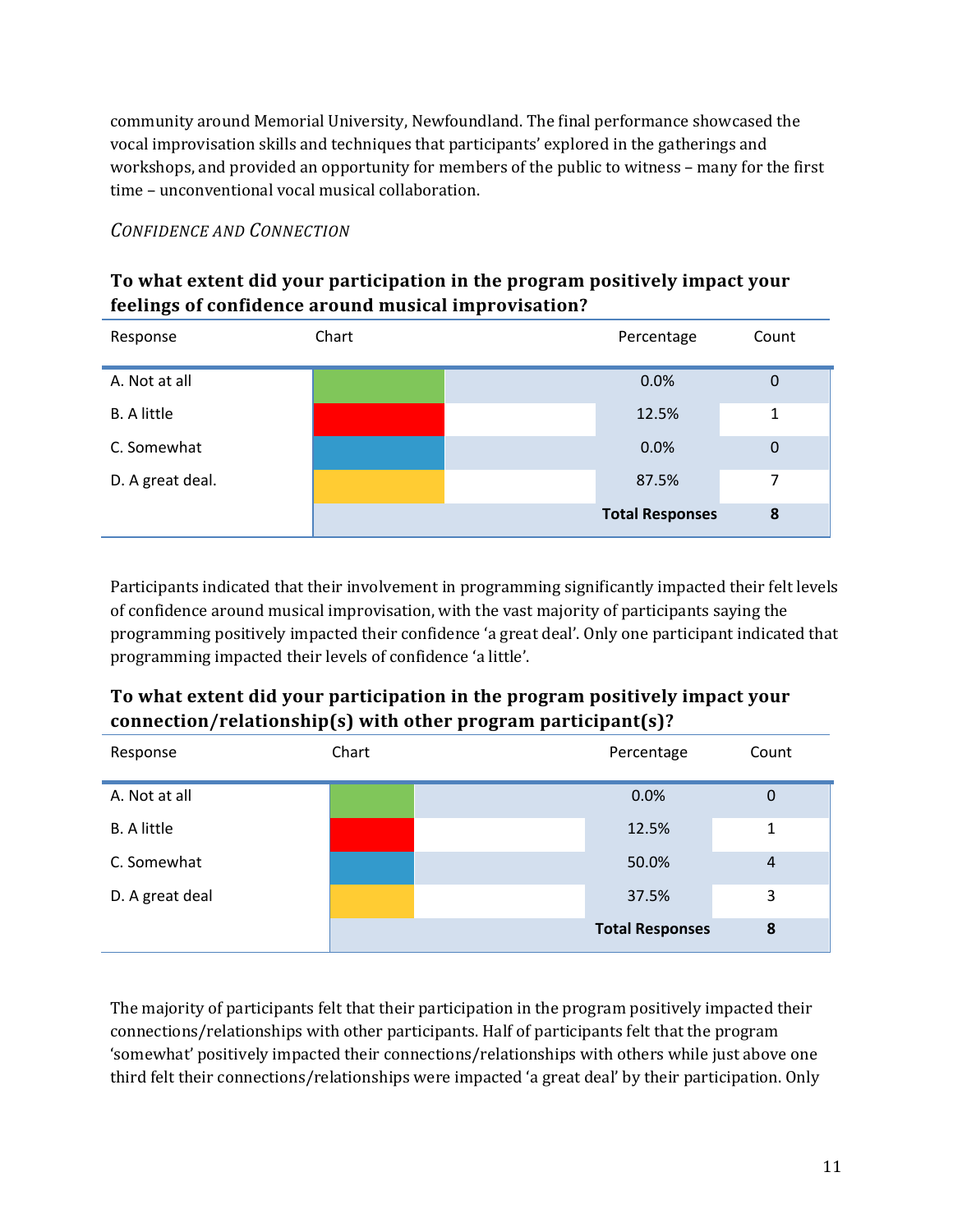one participant felt that programming positively impacted their connections/relationships with others 'a little'.

#### *FUTURE ENGAGEMENT IN PROGRAMMING*

#### **Would you be interested in participating in further improvisation programming connected with ICASP/IICSI in the future?**

| Response           | Chart | Percentage             | Count            |
|--------------------|-------|------------------------|------------------|
| A. Not at all      |       | 0.0%                   | $\boldsymbol{0}$ |
| <b>B.</b> A little |       | 0.0%                   | $\mathbf 0$      |
| C. Somewhat        |       | 0.0%                   | $\boldsymbol{0}$ |
| D. A great deal    |       | 100.0%                 | 8                |
|                    |       | <b>Total Responses</b> | 8                |

All respondents indicated that they would be interested in participating in future community improvisation programming offered by ICASP/IICSI.

### **To what extent would you recommend to others that they participate in improvisation programming connected with ICASP/IICSI in the future?**

| Response           | Chart | Percentage             | Count       |
|--------------------|-------|------------------------|-------------|
| A. Not at all      |       | 0.0%                   | $\mathbf 0$ |
| <b>B.</b> A little |       | 0.0%                   | 0           |
| C. Somewhat        |       | 12.5%                  |             |
| D. A great deal    |       | 87.5%                  | 7           |
|                    |       | <b>Total Responses</b> | 8           |

The majority of participants reported that the extent to which they would recommend others participate in ICASP/IICSI improvisation programming was 'a great deal', with only one participant saying they would be 'somewhat' likely to recommend to others that they participate.

Quantitative items provide initial insights into participants' engagement in and experiences of the vocal improvisations. Participants' responses to qualitative items provide deeper insight into the significance and impact of this programming.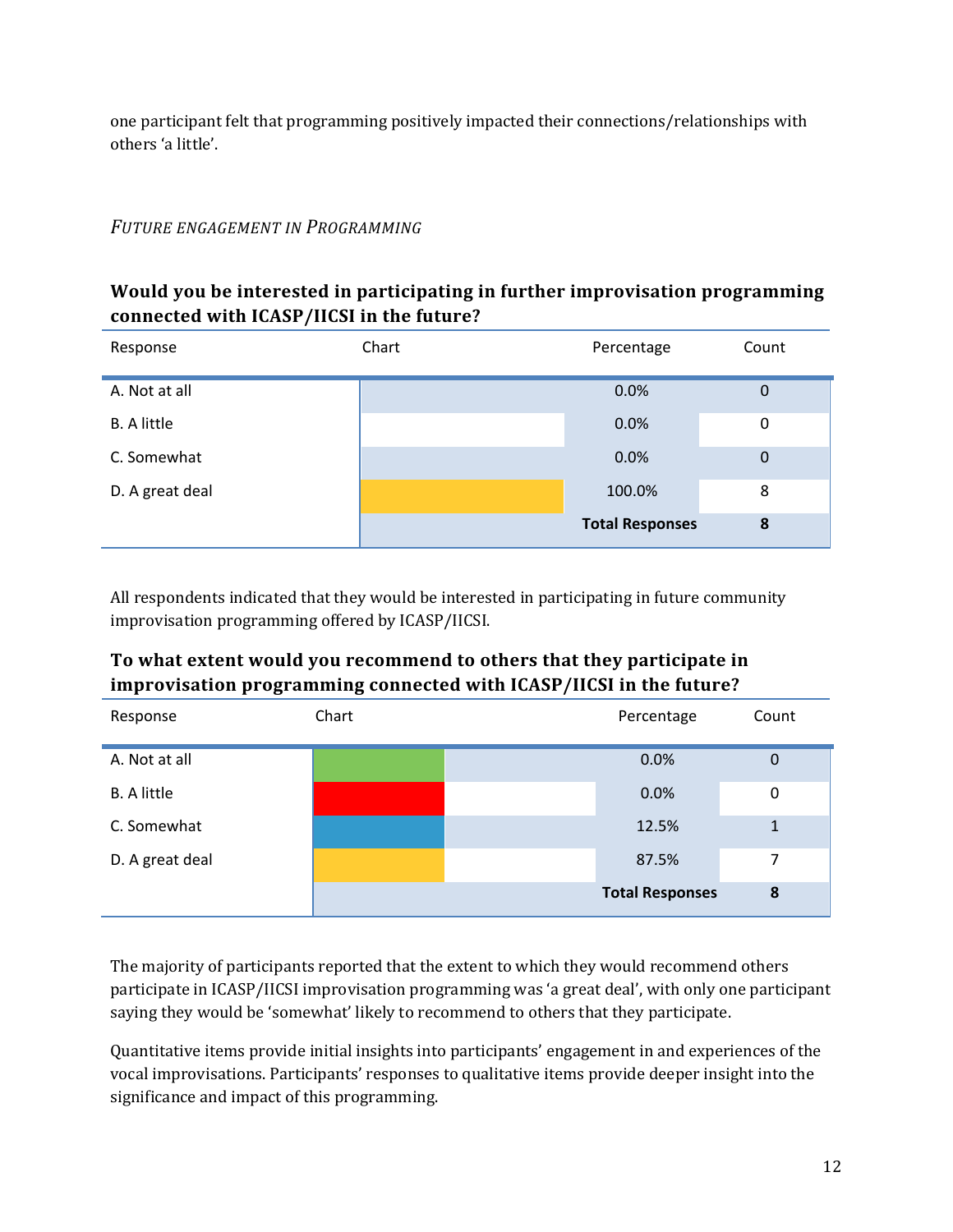#### QUALITATIVE FINDINGS

Analysis of respondents' qualitative (ie written, open‐form response items) comments led evaluators to identify five main themes in the data. Feedback can be grouped around the themes of: Artistic Development and Learning; Safety and Confidence; Facilitation; Relationships and Community Building; and Program Features. Further, respondents provided suggestions for future programming, which we have included below. The following analysis of findings will develop and illustrate the themes by centering the voices and ideas of participants.

#### *ARTISTIC DEVELOPMENT AND LEARNING*

Many participants noted that the gatherings/workshops contributed to their development as artists and/or that they had learned from their participation in the vocal programming. Most of this learning was related to musical practices – i.e. approaches to teaching, performance skills– and some went beyond the creative realm, as we will describe further below.

One participant simply commented that they had appreciated "Learning something new." This suggests that there is a value in learning for its own sake, regardless of intent to employ or further develop the material learned. Another was more specific, stating that they had particularly valued learning from one facilitator "some of the hand gestures from the Montreal choir and the sounds they refer to and how they expand the possibilities of performing improvisational vocals."

Others had developed new teaching and performance skills:

*The experience was very illuminating for me. I feel much more capable in my work as a vocalist and music teacher to access and deploy unconventional sounds as they are needed.* 

Another commented that participating "over time helped me integrate the freedom and new (to me) sound-making into my musical practice outside the series."

Others commented on specific skills they learned or honed during the gatherings – one, for example, noted that participation "helped me to listen in ways that I haven't fully accessed before."

Another respondent compared the program to other artistic development experiences, noting that it was "Different, yet similar to theatre improv and vocal theatre training that I have been involved with throughout my life" and indicating that they had "Learned many new approaches." One noted that "it's been a game‐changer for me musically."

#### **Application beyond program**

As mentioned above, participants described a range of impacts from the program that went beyond the artistic/musical ones discussed above. For example, many articulated changes in how they related to others both in and beyond the workshop group, saying that their experiences had created shifts in their ways of listening and thinking about others' ideas and perspectives.

One commented at length on the ways in which participation in the gatherings had created a basis for stronger relationships beyond the program: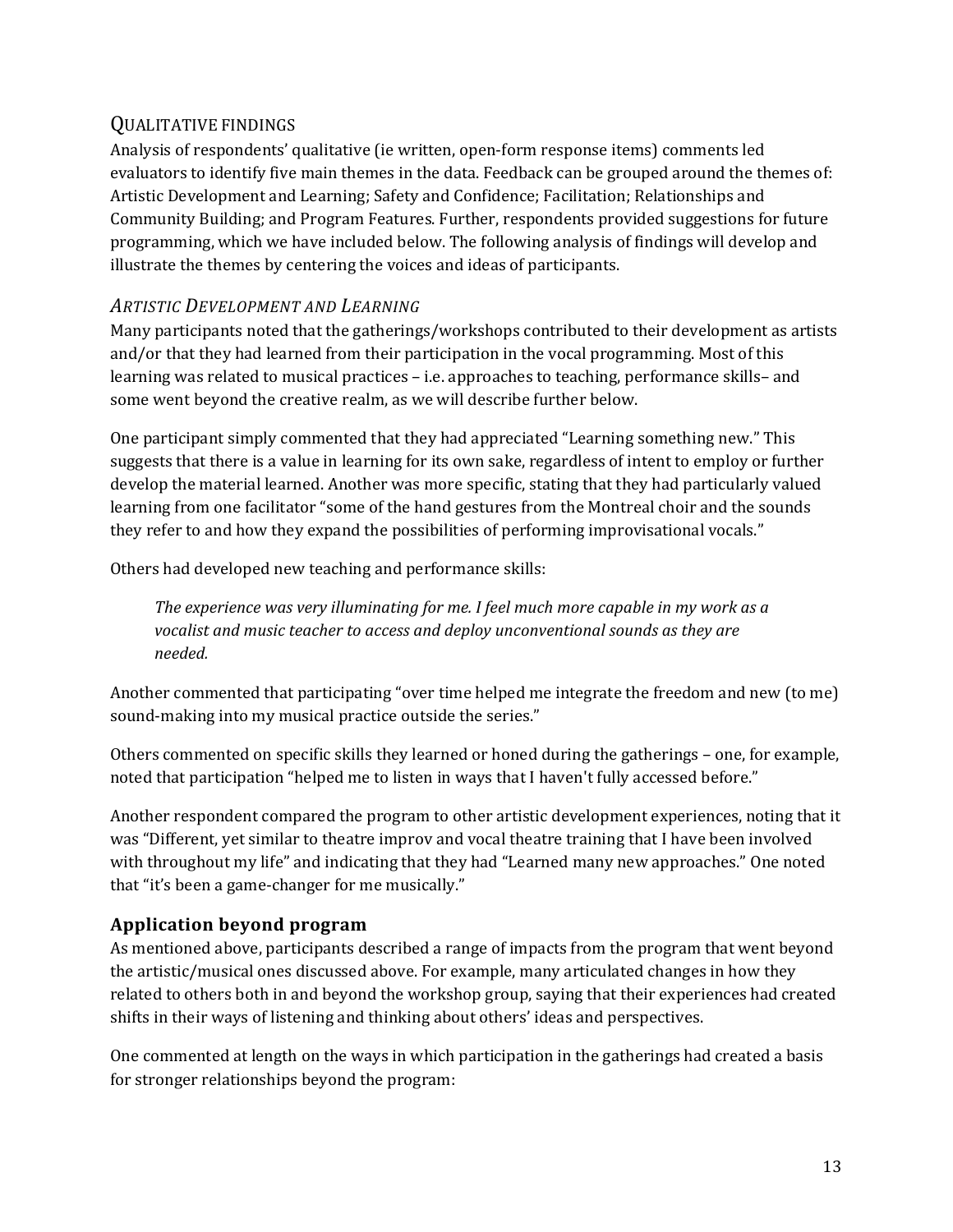*It was great to share the program with a couple of people that i collaborate with in community settings ‐‐ gave us an experience of shared fun that can help us weather any interpersonal difficulties that arise. also found my 'outside' singing with one friend expanded and enhanced as we both bring more improvising to our band*.

One participant commented that the workshops would influence their teaching practice, saying, "[One facilitator's] conducting system will be particularly useful while working with students."

#### **Participants' Motivations and Interests**

Participants' responses demonstrated that they had entered into the programming for a range of reasons. For some, it was for the kind of broad artistic development discussed above; for others, it was to improve very specific skills related to vocal improvisation; and some were motivated by a desire for a new experiences or to meet people. As mentioned above, one person valued learning specific hand gestures used in conduction.

One participant commented that the group seemed to want to question and understand the process, rather than simply giving into it, as others might. This person felt that participants "had more questions they needed answered as we went, wanted to understand it intellectually more than was necessary to focus on." The participant sees this as a response based in discomfort with the materials or processes, saying that people "usually do this out of fear ‐ make it cerebral." These perceived differences in groups' responses could indicate a level of anxiety or unfamiliarity in some participants, or could simply also reveal different motivations and priorities on the part of participants.

#### *SAFETY AND CONFIDENCE*

When asked whether their participation in the program had impacted their confidence around musical improvisation, respondents articulated a number of ways in which their confidence had increased. These benefits included increased confidence in their own vocal abilities, both in terms of their performance and their teaching practices, confidence in their ability to collaborate with others, and confidence in the group itself. "The huge surge in confidence arose not out "wow I'm good at this," but out of learning to deeply trust and value the importance of everything everyone had to offer in any given moment," commented one respondent. Another said that taking part in the workshops had "helped me realize not only new frontiers that I'm capable of, but that I'm especially capable of with others."

One respondent commented that, "the open, accepting climate [facilitated by a workshop leader] made for great ease and safety that helped me try things and thus build confidence" and another eloquently describes the sense of freedom and openness that came from the workshop experiences:

*What stands out for me is the shock, awe, and sheer delight in discovering together sounds I never knew were possible, and sounds I'd never given myself permission or space to make. As a singer, it has busted down whatever walls of acceptable norms that I didn't even know I was being held in by...*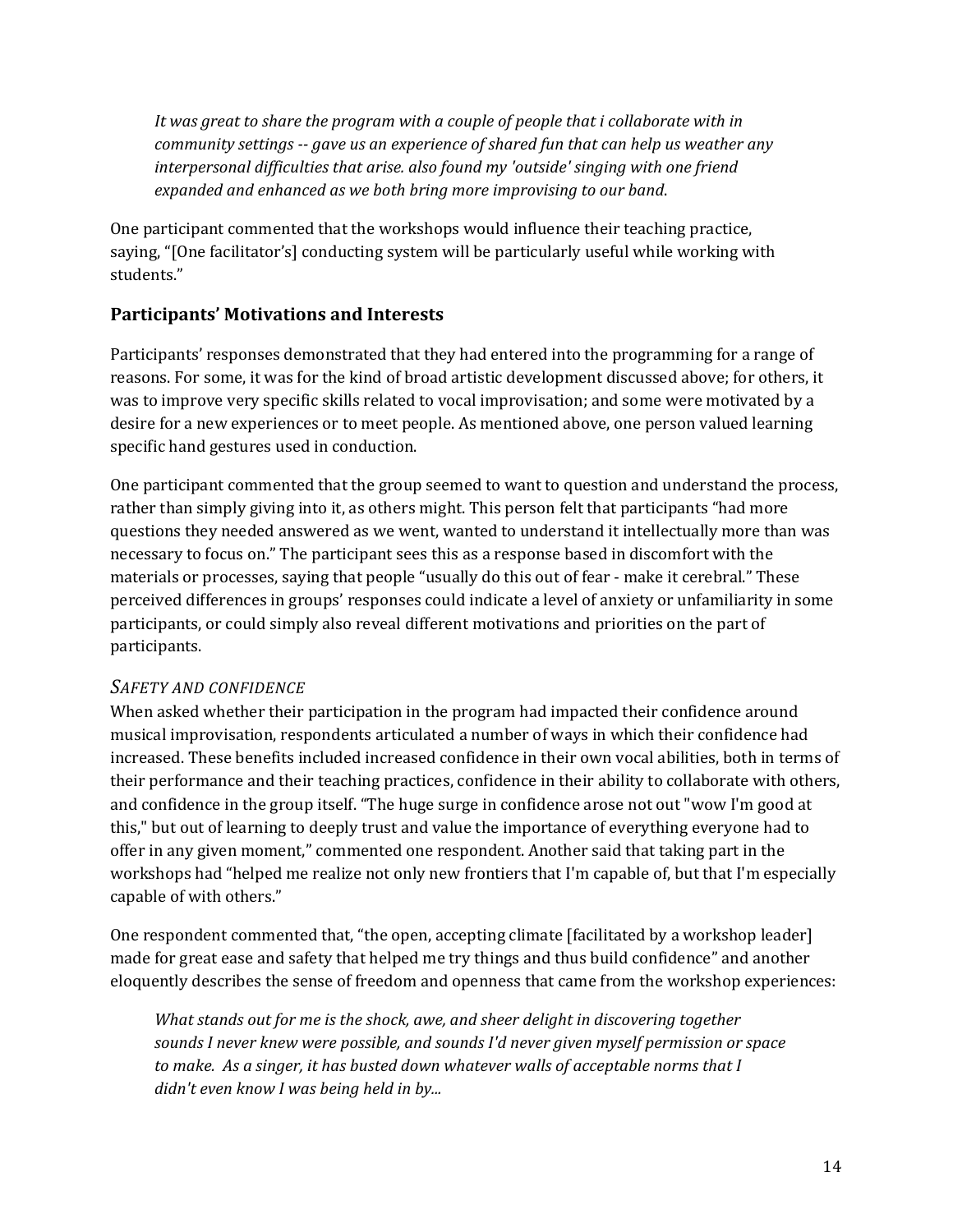The respondents' frequent use of words like safety, freedom, and permission, and the image of destroying walls of inhibition, indicate that participants experienced a sense of comfort and openness to new practices. A central theme in their discussions was that of safety, as illustrated by the following quotations:

*What helped me push through was the trust that as soon as we started singing, everything would fall into place, and whatever anxiety they were feeling would dissipate…*

I don't know what I was afraid, but I've been holding on to it for a long time. Too long!

This sense of safety generated a willingness to explore and to push boundaries in vocalization. Many participants commented that the musical forms they were practicing together, with their lack of conventional structures and evaluation, gave them a sense of freedom. Often, this freedom had meaning beyond musical expression and seems to have affected people's sense of self.

*Completely different than anything I've ever experienced before! No sense of measuring up, getting it right, doing it well, needing to impress.*

*The practise of feeling safe to be myself and allow others to do the same without feeling imposed upon or threatened was inherently educational. The challenges were welcomed.*

*As an artist and human being, it was the most fun, freeing and beneficial experience I've had in recent memory.*

*We felt it when it was happening, no need for external validation or standards.*

#### *FACILITATION*

The lack of external evaluation described in the final comment leads nicely into a discussion of respondents' broader commentary about program facilitation. Because the gatherings/workshops were facilitated by a number of people, respondents' comments on this topic were often very specific, detailing particular events or moments and commenting upon the facilitator's actions at those times. For the purposes of this evaluation, particularly its role in shaping future programming, it seems most useful to offer generalized reporting on the traits and approaches that participants found helpful or unhelpful.

Respondents overwhelmingly commented favorably on the rotating facilitation, and appreciated having the opportunity to work and learn with several practitioners. As one person commented, "Each workshop leader had unique approaches to vocalization that was very helpful to experience."

Participants also commented that the facilitators had created a welcoming, comfortable environment: "I very much appreciated the generosity and openness of the artists, encouraging everyone to trust. experiment and expand." They also commented that it was helpful to have clarity and guidance from facilitators. "I felt instructions and intentions were clearly stated and there were plenty of reflective moments in which to process the improvisations. This is in accordance with trainings I have previously participated in."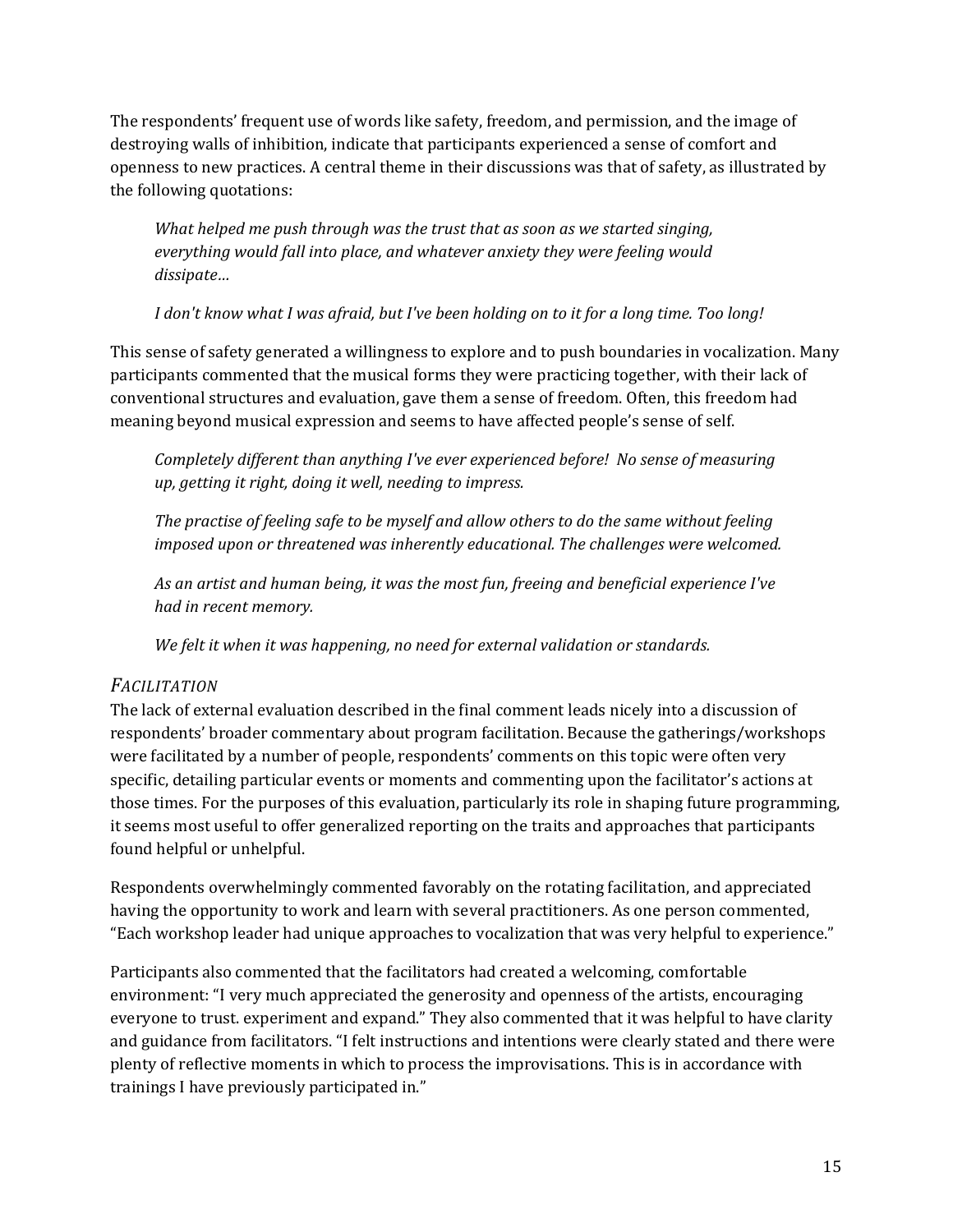Some respondents mentioned that there had been some challenging moments, with the group pausing the vocalization and discussing the implications and meaning of certain signals and practices. In fact, several respondents mentioned the same incident – a session where tension around the name used for a certain hand gesture had led to what many described as a prolonged discussion about the significance, implications, and appropriateness of the name. Some felt this conversation had been necessary and helpful, while others found it distracting. Responses indicated that strong facilitation is key to resolving or managing these kinds of unanticipated challenges. While respondents had differing interpretations of the incident, traits of openness and good mediation skills were identified as being necessary in this kind of context.

Other characteristics that participants identified as contributing to effective facilitation include confidence, familiarity with the material, inclusivity and openness. One commented quite revealingly that, "we were encouraged to be %100 authentic in our self-expression, while listen and staying mindful of where others and the group were going" and another noted that "Everyone was supportive and helpful." This suggests that facilitation style enabled the creation of a warm, supportive group culture.

 Finally, one participant described the process whereby anxiety and tension would dissipate, as the trust and safety established in the group enabled participants to let them go and participate. They comment that this happened because "we were always given complete permission to not follow instructions (whether not following happened intentionally or not."

#### *RELATIONSHIPS AND COMMUNITY BUILDING*

Respondents clearly identified the ways in which participation in the workshops and other parts of the programming had affected their relationships with and sense of a broader community. One participant reflected on the broader significance of the workshops, identifying them as having provided,

*The kind of advanced learning that is VERY good in any community for people to have a possibility of doing, there are next to no workshops that are held at this level of this kind of truly consciously creative calibre, where you create in the moment within a rich experiential environment, and they are so badly needed as learning experiences AND creative/performance outlet experiences.*

Others spoke of the impact of participation on specific interpersonal relationships; this participant spoke of a deep sense of connection with group members:

*If I were to meet any of them on the street now, I would definitely feel connected, happy to see them, and would love to invite them for a coffee etc. This kind of experience, sharing of ourselves at this level brings you closer than you feel to regular acquaintances or even some friends. It's like we've met the true essence of each other, beyond all social facades.*

It seems clear that both the subject matter and the facilitation of the workshops created a sense of community and connection that participants noted are quite unlike their normal experiences: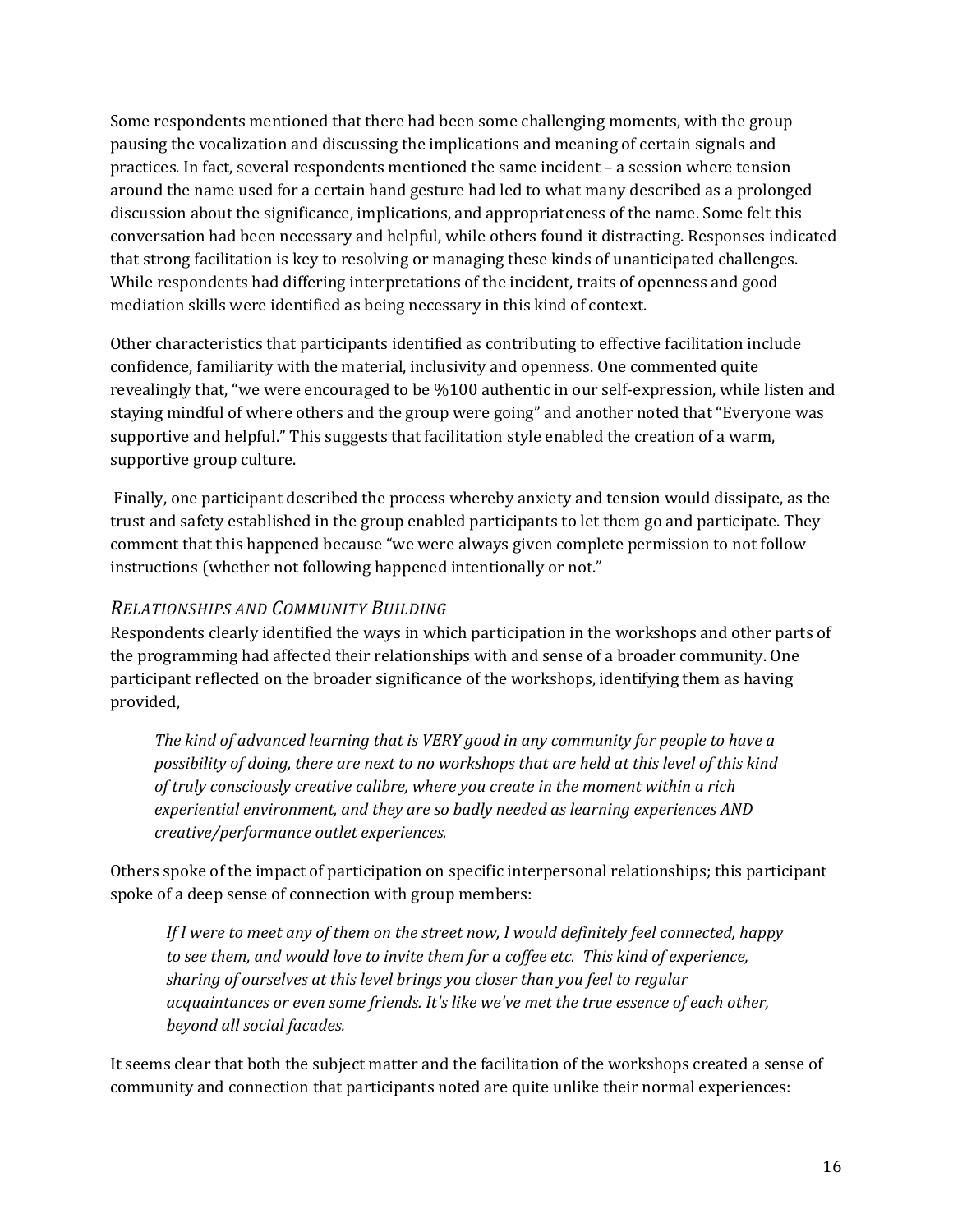*Completely different than anything I've ever experienced before! No sense of measuring up, getting it right, doing it well, needing to impress; we were encouraged to be %100 authentic in our self‐expression, while listen and staying mindful of where others and the group were going. We felt it when it was happening, no need for external validation or standards... it would emerge as a collective "wow" moment where I bet each of us felt integral to the whole.* 

Another speaks in more grounded terms about the function of the workshops in creating new social contacts, saying "I'm new to Guelph and this was a great way to meet like-minded people."

A final note on the theme of community building comes from a participant who emphasizes the need for and value of "more learning experiences […] where you realize you can give yourself permission to just be in the moment and allow whatever is happening to happen as you are consciously aware of where you're at in the moment and what's being created around you". The respondent states that "to create space for this is enormously vitally important in any community."

#### *PROGRAM FEATURES*

As the last comment demonstrates, facilitation is closely related to the broader characteristics of programming, which we have identified as our fourth of the five themes drawn from the qualitative responses. Several sub-themes are illustrated in participants' commentary regarding the structure and features of the programming.

First, many respondents felt that there was a great value and impact in the programming's extended and repeated occurrence, as opposed to a one‐off, stand‐alone session. One found "that continuing over time helped me integrate the freedom and new (to me) sound‐making into my musical practice outside the series." Another urges the continuation of programming: "I very highly recommend that you continue running these, people only grow in confidence and skills and they are never the same twice."

The decision to have the workshops facilitated by a series of different people was also praised by many. One participant states, "It was great to work with several different artists. They were all liberating in different ways."

The programming's lack of registration fee or cost of any kind was identified as a key factor in participants' access and enjoyment. "The free‐of‐cost programming is so important and appreciated ‐‐ accessible and inviting," says one respondent. Another urges IICSI to "continue to fund and host great community‐building work of this type."

Implicit in many responses, and touched upon above in discussions of safety, confidence, and freedom, was an appreciation of the sessions' balance between structure and guidance on the one hand, and freedom and openness on the other. This structured fluidity in the programming – which is reminiscent of improvised performance broadly speaking ‐ apparently guided the gatherings and the final performance, and seems to have created asense of security from which participants felt empowered to experiment and to push their boundaries, in various ways.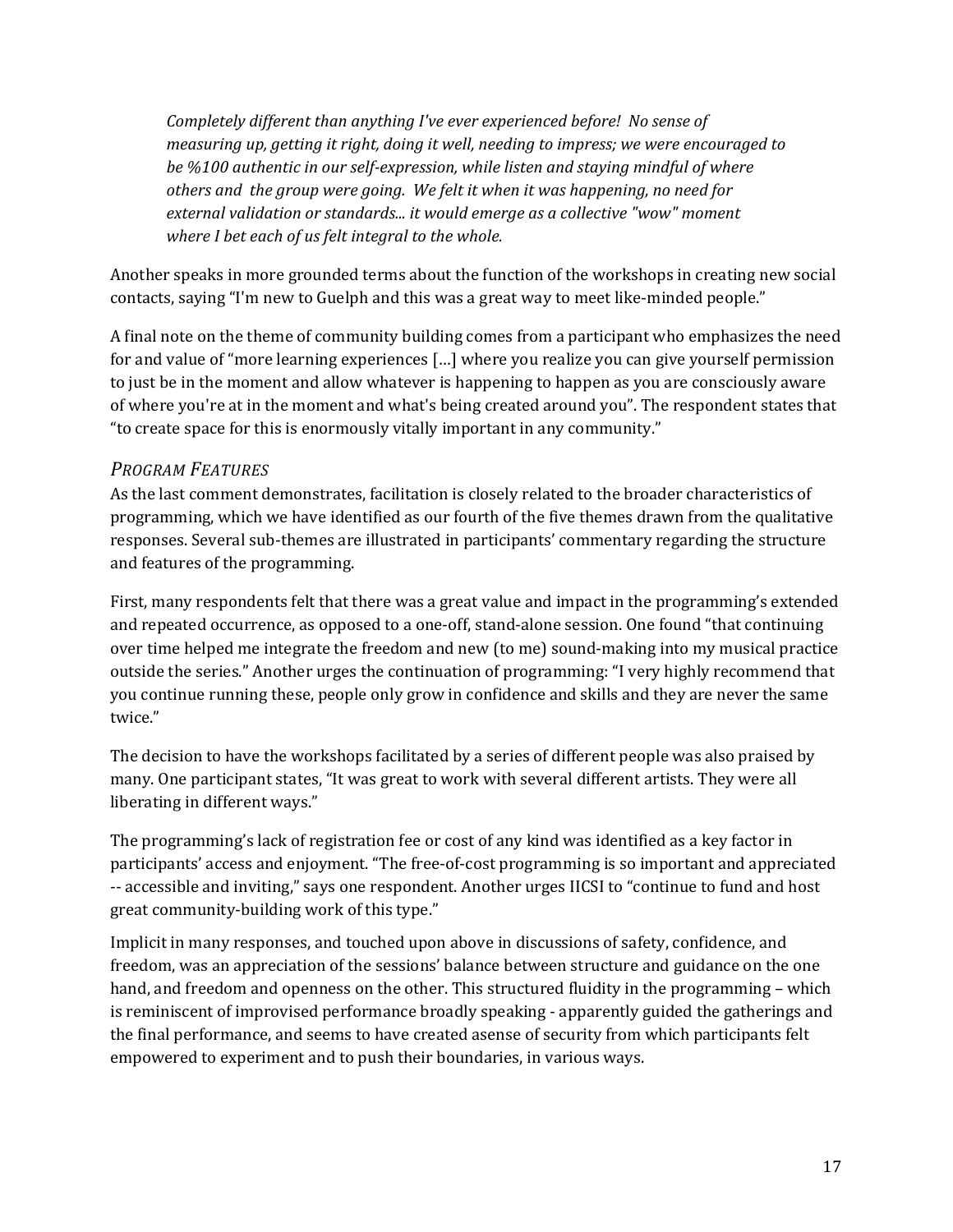*The Instruction was clear, the structure to the final performance was in a beautiful facility & the structure was well established yet fluid enough to accommodate several last minute changes. The entire thing ‐ Workshops & Final Performance ‐ Had a very well thought out aspect that combined with room for spontaneity.*

#### *SUGGESTIONS FOR FUTURE PROGRAMMING*

Respondents offered many thoughtful responses to the question about suggestions for future programming. These are captured below for future reference – and are also quite instructive as a way of reflecting on the programming being evaluated.

### **Publicity/Outreach**

Many respondents commented that the vocal improvisation programming could have been publicized more effectively, suggesting that broader publicity – for example, with posters in surrounding cities, or with more of them distributed locally – could have drawn more participants to the events. One noted, "Working in the performing arts I was surprised that I found out about this through a poster on a telephone pole, especially given the calibre of this free-of-charge event." Others explicitly suggested a concerted effort to draw participants from "marginalized communities, people who might not feel that they "belong" in such a group." One suggested that this could be achieved by reaching out to community leaders from a broad range of communities in order to make sure the opportunity was known and open to "seniors, youth, people with socio-economic and mobility challenges, perhaps newcomers."

#### **Venue**

Some respondents commented that the shifting venue for the gatherings (caused by construction and other logistical factors at the main site) was a challenge, and suggested it would work better to have a consistent location. Another commented that the 'backup' space used when the main one was unavailable was too small, saying "A larger space is necessary with freedom to sit in a decent chair when needed or stand up and move when needed, but where it feels like a creative space in which to explore."

#### **Facilitation**

As noted in other sections, apart from in relation to a few challenging moments, respondents largely reported positive feedback on the session facilitators and their approaches to the subject matter. One respondent advised that future iterations focus on securing "the best teachers possible, at the highest level. But also those who "get" doing this the best. So it does not mean the biggest NAMES necessary, but the best TEACHERS." This suggests that skill and ability are more important to participants than 'star power' – though others noted that it had been significant to work with prominent artists in the field.

#### **Programming/subject matter**

Respondents offered suggestions for future improvising workshops/programs. These suggestions included: incorporating more physical movement into voice programming; adding workshops differentiated by level of interest and experience (introductory, deeper immersion for those familiar with basics, etc); adding programming that is explicitly aimed at untrained or amateur improvisers; and one commented specifically that s/he would be "very interested in programming that explicitly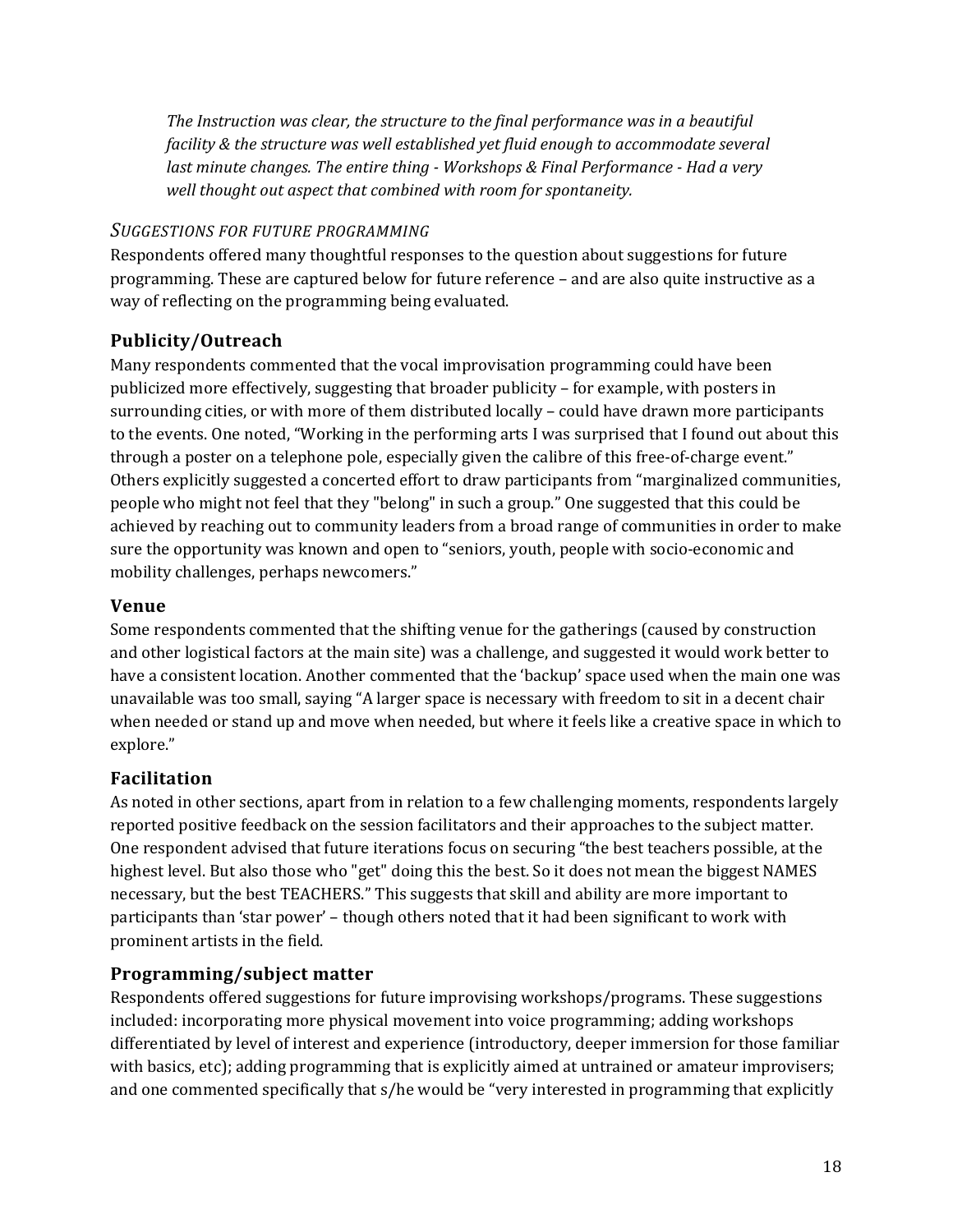explores connections of improvising practice with social change theory ‐‐ e.g. the work of Ben Grossman and Lynette Segal."

#### **Continuity**

Finally, participants emphasized their interest in having further programming, offered consistently on an ongoing basis. These comments seemed to be based in both a sense of group cohesion and community, on one hand, and a keen interest in continuing to explore and learn about vocal improvisation. One noted that "It seemed like a tantalizing appetizer, so I encourage you to continue this project !"

# DISCUSSION OF FINDINGS

Participant feedback provided much insight into the impact of various components of the vocal improvisation programming. These findings can be interpreted in the larger context of this program, IICSI's community programming in general, and in the context of this evaluation project and future evaluations.

First, to pick up on respondents' comments about publicity for the vocal programming, we suggest it would be advisable for IICSI to consider the extent to which the community vocal improvisation programming was made visible to a range of community members. Given IICSI's interest in engaging a broad range of communities, we echo respondents' suggestion that IICSI seek out publicity strategies that may encourage wider participation, particularly among vulnerable or marginalized populations who may not access programming at the same rates as other groups. It is unclear how effectively the publicity reached people in these groups, as we have no data on the demographics of the mailing lists used to publicize. Thus, it is difficult to assess whether the composition of the group reflects interest levels, awareness of the programming, logistical challenges such as transportation and work hours, or any number of other factors.

It is worth noting that none of the responding participants learned of the community vocal improvisation programming through the ICASP/IICSI website. It could be helpful to evaluate the use and effectiveness of website publicity and to either make changes to the website or employ other means of publicizing future events.

Though we cannot tell for certain, the qualitative responses suggest that the gatherings drew people who largely already identified as musicians or music instructors. Depending on IICSI's goals with regards to extending programming to amateurs and non‐musicians, it is worth considering ways to draw in non‐artists – and to continue to seek their feedback on how/whether participation affects their personal feelings, group dynamics, and broader communities. Further, given IICSI's research interests in the individual, group, and community impacts of improvised artistic practices, it seems advisable to consider attaching a research component to this kind of programming in future, so that responses / interviews / other data can contribute to analysis, research development, and scholarly publications on the topic.

Relatedly, given the survey's low response rate, it may be worthwhile to explore alternative or additional evaluation methodologies to capture a wider range of participants' experiences and feedback. Given the longer term nature of programming, methods that collect feedback from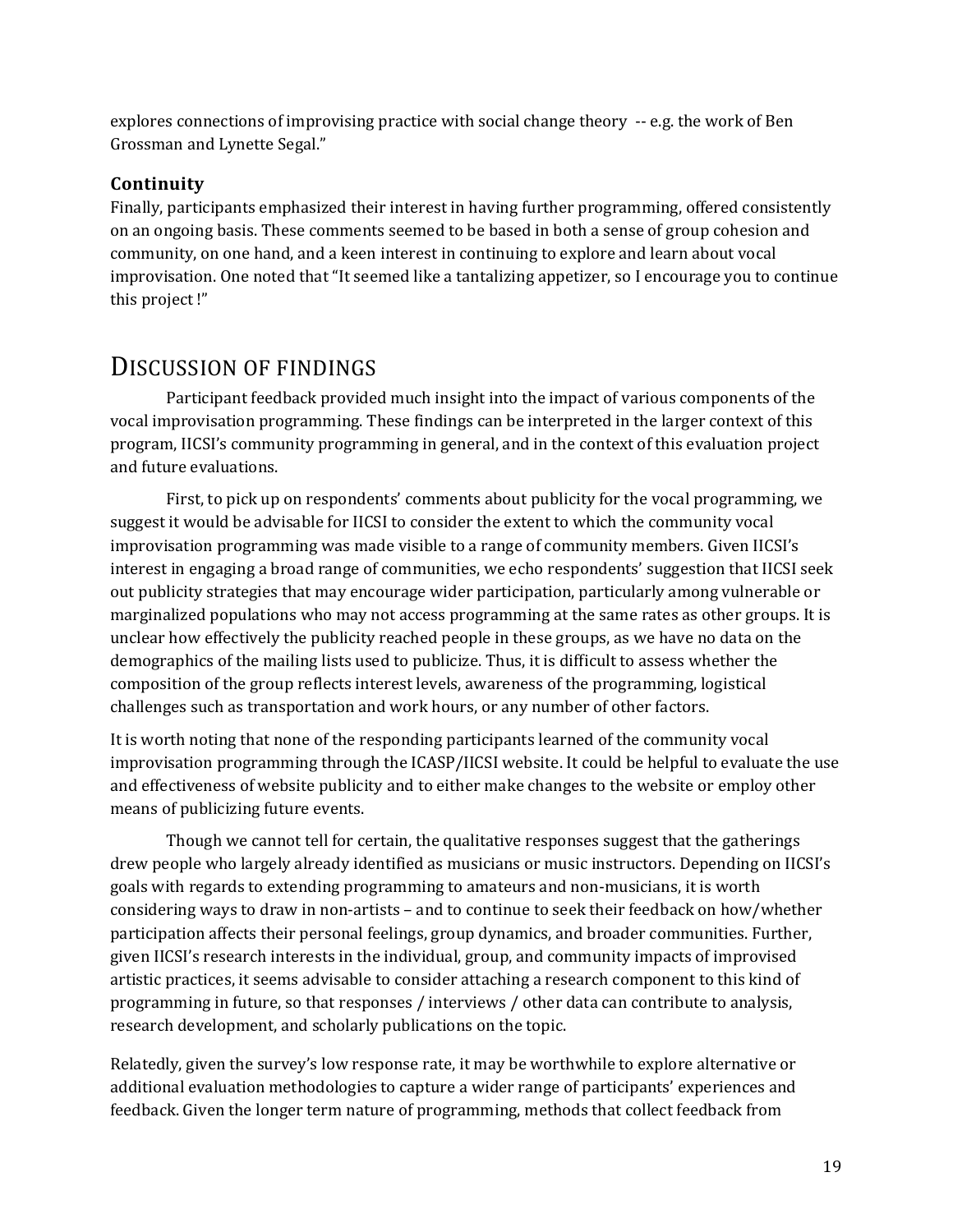participants and program facilitators at multiple points in time may be useful to capture key moments and changes along the way. This could inform future programming decisions in ways that support IICSI's broader research, outreach, and other goals.

Many respondents expressed interest in further and ongoing community programming, describing this as a means to continue developing as a vocal improvisation artist and to maintain connections with other participants. Given this strong interest, it may be of great benefit to IICSI and to program participants and their communities to explore ways to support long-term, ongoing public programming. It is clear that the majority of participants felt their confidence and connectedness were positively impacted by their participation in the vocal programming; while we cannot make conclusions from the current data set, it is possible that longer‐term programming could have even greater impact in these areas.

Finally, while this program evaluation was not designed nor intended to test the tenets of improvisation theory, it is worth noting the ways in which participants' responses seem to affirm some of the central emphases of work in this field. Respondents repeatedly commented that the attentive listening, leveling of power dynamics, responsivity, and openness of the workshops – both in terms of their process and their subject matter – had created a sense of community, safety, confidence, and freedom. The discussions of facilitation and of group dynamic seemed to indicate that the improvising group had created, even if for a short time, an alternate model of community and artistic practice, a group and a place that seemed to have affected participants' senses of themselves and their relationships even in the world beyond the workshops. Surely these findings, if developed and pursued further as a research process, could contribute very meaningfully to the developing field of Critical Improvisation Studies, particularly to the investigation of the ways in which artistic practices might contribute to broader community impacts.

# **CONCLUSION**

The current evaluation provides much insight into the impacts of IICSI's community vocal improvisation programming through the thoughtful reflections of program participants. This valuable information will be used to inform decision‐making around future offerings of IICSI's community vocal improvisation programming. Additionally, the benefits and challenges of the approaches used will inform future evaluations, particularly for IICSI's community programming but also in terms of evaluation in the larger context of the institution's core research and engagement activities.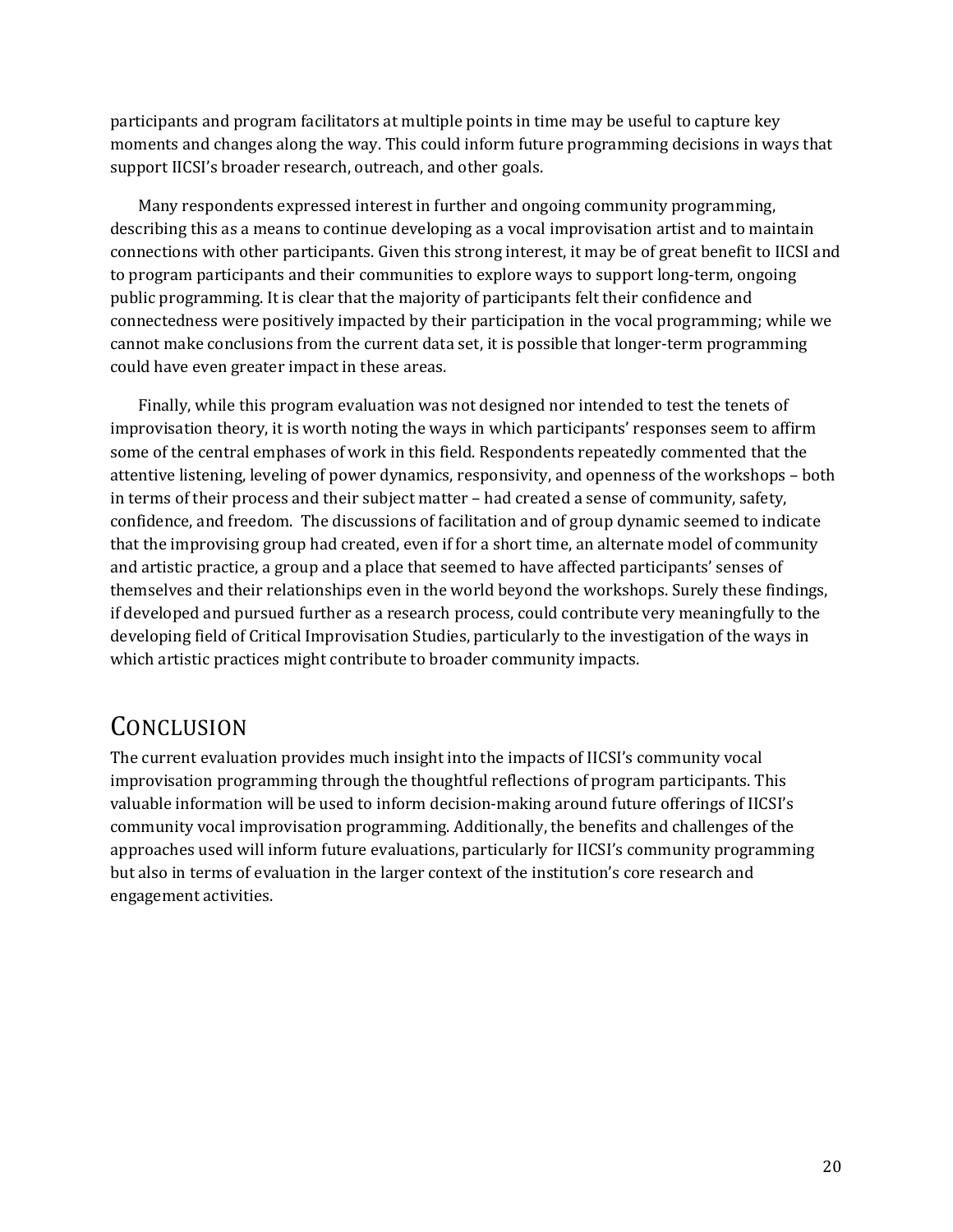# APPENDIX A

#### EMAIL RECRUITMENT SCRIPT

Thank you for your participation in Improvisation, Community, and Social Practice (ICASP)/International Institute for Critical Studies in Improvisation (IICSI) musical improvisation programming!

ICASP/IICSI is partnering with the Institute for Community Engaged Scholarship (ICES) at the University of Guelph to carry out an evaluation of its improvisation programming. This is not a formal research study meant to inform a wide audience, but instead is a short survey intended to collect information that willhelp inform and improve our community improvisation programming. A formal university ethics review process was not necessary for this evaluation. Nevertheless, important ethical considerations were taken into account in the design and distribution of this survey, with the interests and well being of participants being held in the highest regard.

It is estimated that completion of this survey will take about **10 minutes**. Your completion of this survey is completely voluntary and will not affect your participation in this program or participation in future ICASP/IICSI programming in any way. Please feel free to leave blank any questions you would prefer to not answer.**We ask that only those who are 16 or older fill out this survey.**

Information gathered from this survey will be written into a report format to be used internally by ICASP/IICSI staff and students and a copy of the report will be posted in the ICASP/IICSI and ICES websites. Survey responses will be analyzed and organized into broad themes and no findings will be attributed to any specific program participant. Any directly identifying information will be removed and not included in the final report. At the end of this survey you may also opt to not have direct quotations from your survey included in the final report. You will also have the option to request an electronic copy of the final report and a summary once it is written.

If you have any questions regarding this survey or the information collected, please contact **Lindsey Thomson**, staff lead for this evaluation.

**Lindsey Thomson Manager, Community Engaged Learning Institute for Community Engaged Scholarship (ICES) ‐ ICASP/IICI's evaluation partner University of Guelph 519‐824‐4120, x. 54535 lthoms03@uoguelph.ca**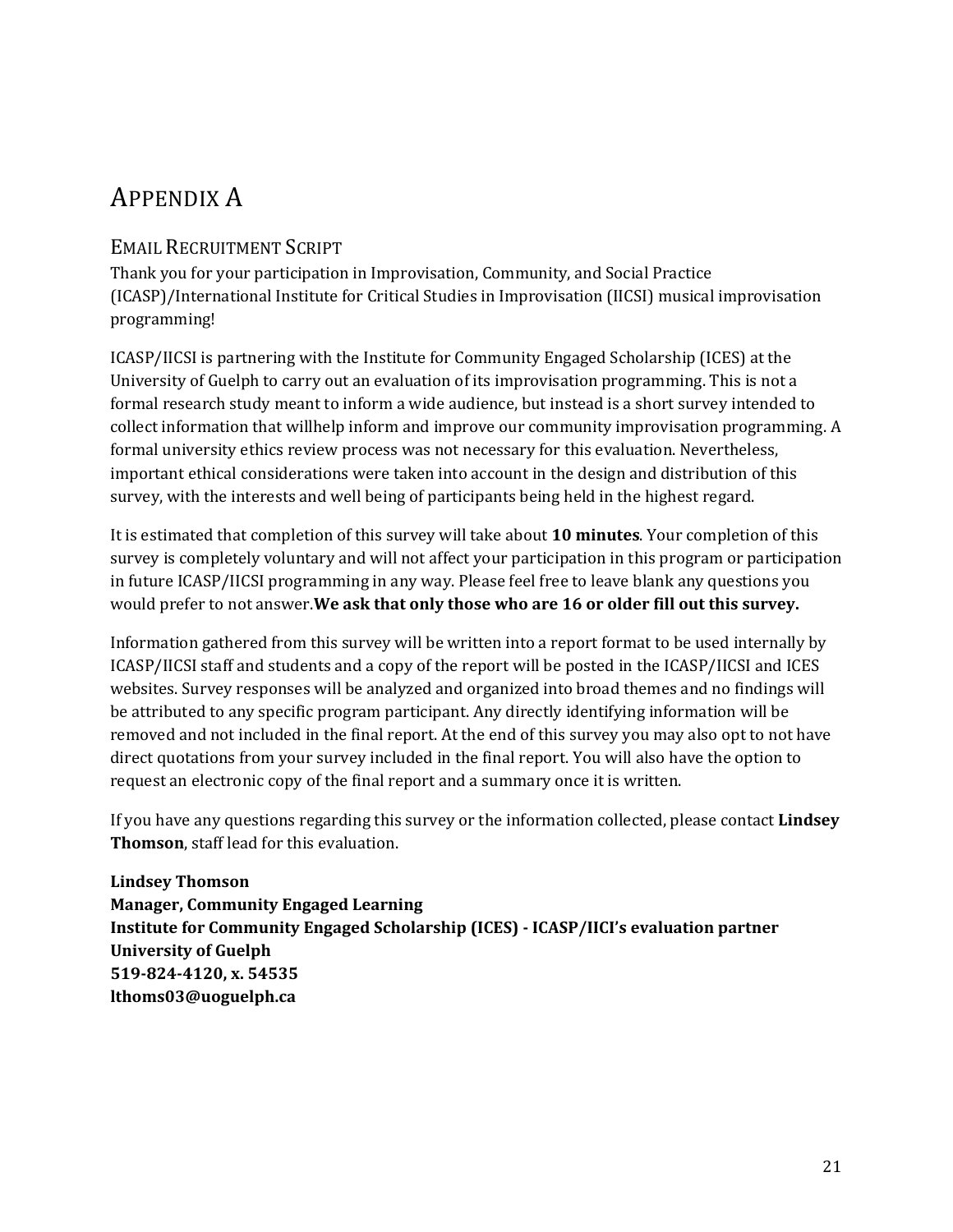# APPENDIX B

#### ONLINE SURVEY

- 1. How did you first learn of the vocal gatherings and/or workshops? (check all that apply):
	- a. Through the ICASP website
	- b. Newspaper
	- c. Poster
	- d. Mailing list (email)
	- e. Word of mouth
	- f. Other: **[Open text box]**
- 2. How many vocal gatherings with Christopher Tonelli did you attend, if any?
	- a. 1‐2
	- b. 3‐4
	- c. 5‐7
	- d. 8‐10
	- e. None

3. Which of the following workshops did you attend, if any?

- a. Sessions with Chris Tonelli (March 30th‐May 4th)
- b. Christine Duncan (May 18th)
- c. Susanna Hood & ChristopherTonelli (June 1st)
- d. Paul Dutton (June 15th)
- e. W. Mark Sutherland (June 22nd)
- f. Phil Minton & Maggie Nicols  $\left(\frac{\text{June } 24\text{th}}{\text{The } 24\text{th}}\right)$
- g. None
- 4. Which of the following sessions did you attend at the Symposium on Voice, Agency, and Improvisation at the MacDonald Stewart Art Gallery, if any?
	- a. Morning paper panel
	- b. Public interview with Phil Minton and Maggie Nicols
	- c. Afternoon artists' panel
	- d. Open vocal workshop
	- e. None

5. If you attended the Symposium, were there portions that you found most valuable? Why? **[Open text box]**

- 6. Did you take part in the final performance?
	- a. Yes
	- b. No
- 7. Please describe any particular parts of the gatherings, workshops, and/or final performance that stood out for you as being the most fun, freeing, or beneficial.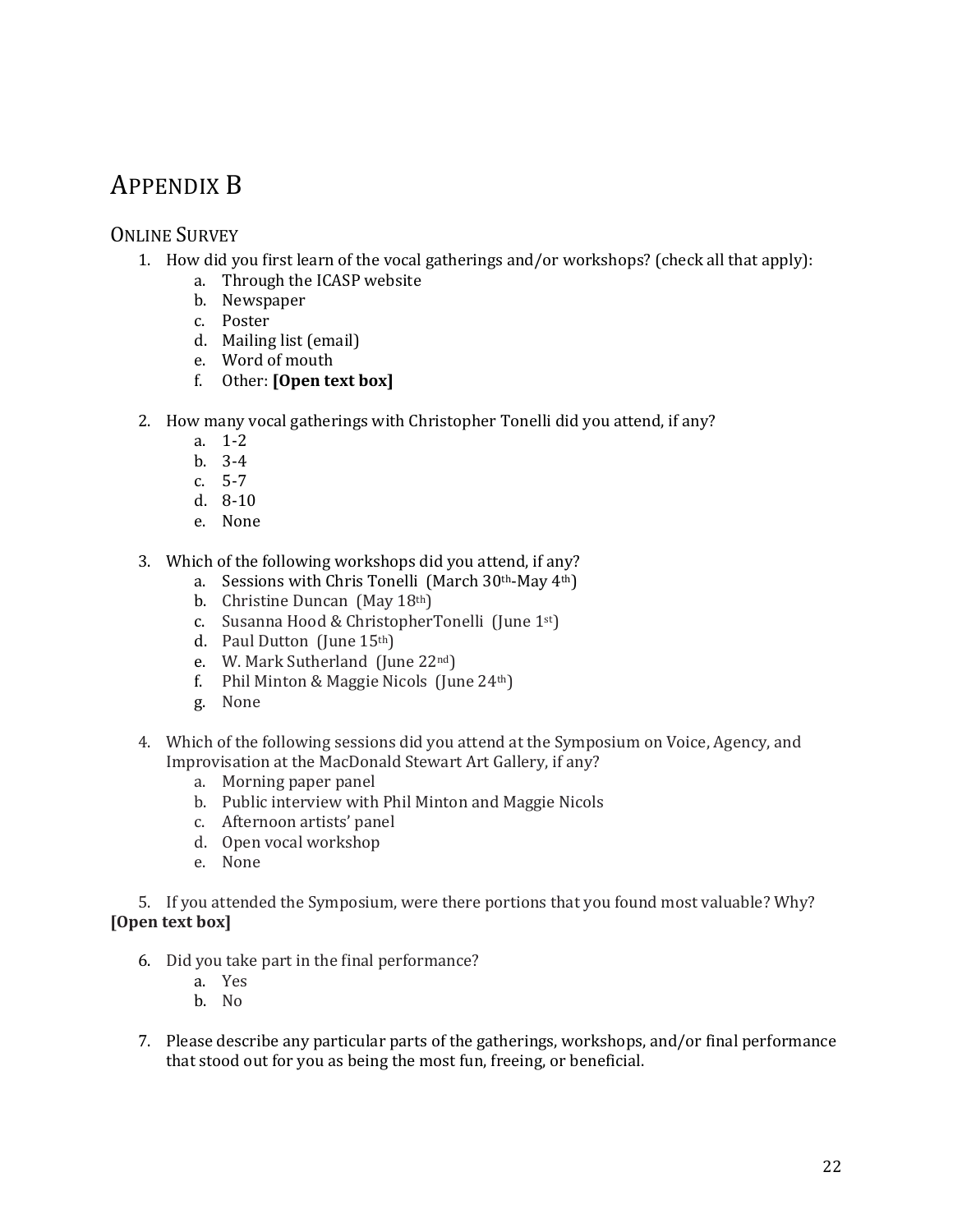- 8. Please describeany particular parts of the gatherings, workshops, and/or final performance that stood out for you as being the most challenging or frustrating. Was there anything in particular that helped you push through these challenging times?
- 9. In what ways, if any, were your experiences in the vocal gatherings/workshops similar to and/or different from any previous musical instruction you have participated in?
- 10. To what extent did your participation in the program positively impact your feelings of confidence around musical improvisation?
	- a. Not at all
	- b. A little
	- c. Somewhat
	- d. A great deal

Is there anything more you would like to say about this?

#### **[Open text box]**

- 11. To what extent did your participation in the program positively impact your connection/relationship(s) to other program participant(s)?
	- a. Not at all
	- b. A little
	- c. Somewhat
	- d. A great deal

Is there anything more you would like to say about this?

#### **[Open text box]**

- 12. Would you be interested in participating in further improvisation programming connected with ICASP/IICSI in the future?
	- a. Not at all
	- b. A little
	- c. Somewhat
	- d. A great deal

Is there anything more you would like to say about this?

#### **[Open text box]**

- 13. To what extent would you recommend to others that they participate in improvisation programming connected with ICASP/IICSIin the future?
	- a. Not at all
	- b. A little
	- c. Somewhat
	- d. A great deal

Is there anything more you would like to say about this?

#### **[Open text box]**

14. Based on your experiences, do you have any suggestions as to how we may improve our improvisation programming?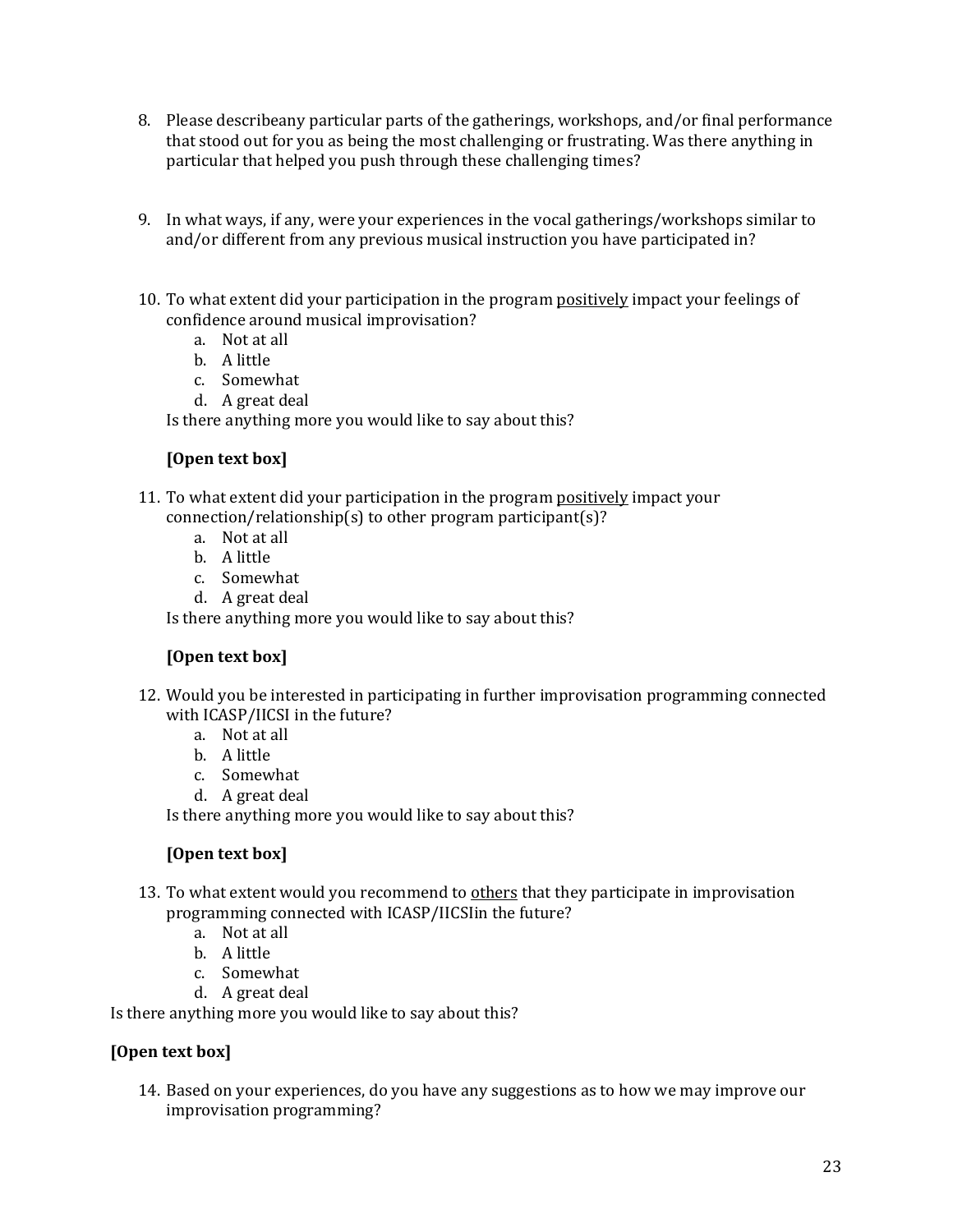- 15. Is there anything else you would like to tell us about your experiences in the vocal improvisation gatherings and/or workshops?
- 16. Are you comfortable with us using direct quotes from the information you have provided in this survey for the final report (with any directly identifying information removed)?
	- a. Yes
	- b. No
- 17. Would you like a copy of the final report/summary to be sent to you via email?
	- a. Yes
		- i. If yes, please provide an email address where we can send the report: **[Open text box]**
	- b. No

### **Thank you for your participation in our improvisation programming and for sharing your experiences and suggestions through this survey!**